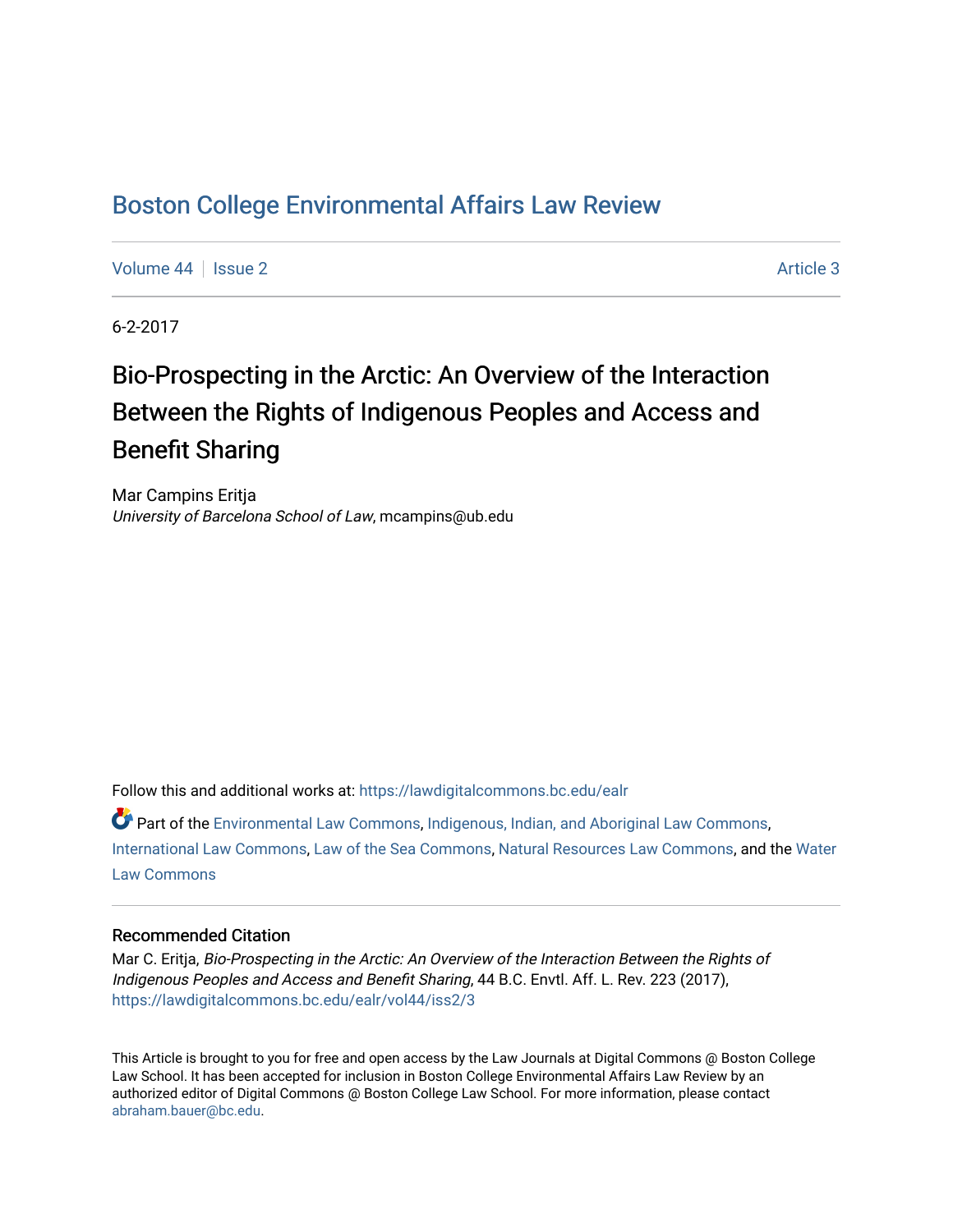# **BIO-PROSPECTING IN THE ARCTIC: AN OVERVIEW OF THE INTERACTION BETWEEN THE RIGHTS OF INDIGENOUS PEOPLES AND ACCESS AND BENEFIT SHARING**

# MAR CAMPINS ERITIA<sup>[\\*](#page-1-0)</sup>

**Abstract:** The exploration and exploitation of marine genetic resources for commercial purposes is growing at an unprecedented rate in the Arctic region. Currently, there is no explicit legal framework that governs the participation of Arctic indigenous peoples in this industry or requires that the benefits derived from the scientific use of marine genetic resources are shared with these groups. This Article analyzes to what extent the principles of free, prior, and informed consent and of fair and equitable benefit sharing are considered in relevant international instruments. The United Nations Convention on the Law of the Sea is not sufficient to frame this international issue. Therefore, this Article pays special attention to the scope of indigenous people's rights as outlined in the International Labour Organization's Convention (No. 169) Concerning Indigenous Peoples and the United Nations Declaration on the Rights of Indigenous Peoples. This Article incorporates those principles of consent and benefit sharing into the international framework governing the use of biodiversity materials, through the Convention on Biological Diversity and the Nagoya Protocol.

#### <span id="page-1-2"></span>**INTRODUCTION**

Apart from its own particular climate conditions, the Arctic region is characterized by its seasonally ice-covered ocean.<sup>[1](#page-1-1)</sup> The permanent ice does

 <sup>© 2017,</sup> Mar Campins-Eritja. All rights reserved.

<span id="page-1-0"></span><sup>\*</sup> Professor of Public International Law & European Union Law, Universitat de Barcelona School of Law. This Article is part of a larger research project funded by the Spanish Ministry of Economy and Competitiveness, "Desafíos Regulatorios del Derecho Internacional y Europeo Ante los Avances de las Ciencias de la Vida y la Biotecnología Moderna" (Reference: DER2012- 36793). <sup>1</sup> *See* Catherine Larose et al., *The Dynamic Arctic Snow Pack: An Unexplored Environment* 

<span id="page-1-1"></span>*for Microbial Diversity and Activity*, 2 BIOLOGY 317, 318 (2013). Although various criteria can be used to denote the geographical extent of the Arctic region, the definition used in this Article corresponds to the area that falls within the Arctic Circle, identified by parallel of latitude 66 degrees, 32 minutes North, and includes the territories of the United States, Canada, Russia, Norway, and Greenland (an autonomous territory still dependent on Denmark), all of which have Arctic Ocean coastlines. *See id*. The Arctic Circle also includes Iceland, Sweden and Finland, which do not have Arctic Ocean coastlines*.* NAJA BENTZEN & MARC HALL, EUR. PARLIAMEN-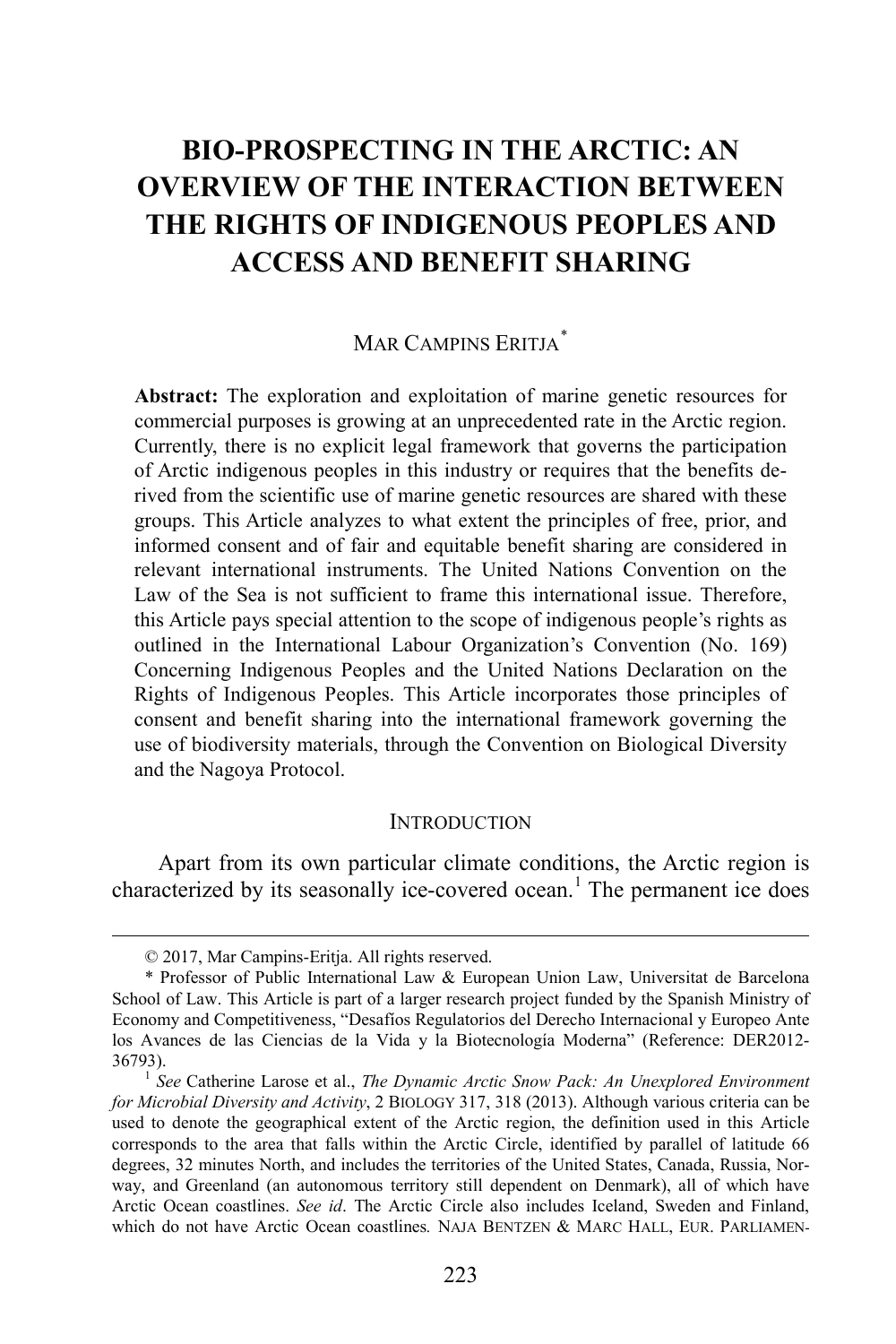not preclude the presence of unique ecosystems and a highly resistant animal and plant life. [2](#page-2-0) The Arctic is rich in natural resources and is home to unique genetic material present in polar ecosystems.

The change of climate conditions, together with technology development and knowledge acquired through marine scientific explorations, led to the emergence of a new activity in the Arctic region: bio-prospecting. The aim of bio-prospecting, a type of applied scientific research, is to explore and to find commercial purposes for useful natural components in organisms.<sup>[3](#page-2-1)</sup> This includes discovering components that have potential uses in the food, industrial, and pharmaceutical sectors, among others.

<span id="page-2-5"></span>There is, however, no universal definition of bio-prospecting. The definition of bio-prospecting put forth by the Executive Secretary of the Convention on Biological Diversity ("CBD") implies that bio-prospecting is the exploration and information gathering of genetic and biochemical material to develop commercial products.<sup>[4](#page-2-2)</sup> Alternatively, David Leary suggests a wider definition to cover the complete process, starting with academic and publicly funded research and continuing through the development and commercialization of products.<sup>[5](#page-2-3)</sup>

<span id="page-2-0"></span>mainly due to the existence of large resources, including roughly thirteen percent of the world's oil reserves and as much as thirty percent of the world's gas reserves. Donald L. Gautier et al., *Assessment of Undiscovered Oil and Gas in the Arctic*, 324 SCIENCE 1175, 1175 (2009). In addition, there are significant deposits of tin, manganese, gold, nickel, zinc, lead, platinum, and even uranium and other various rare materials in the Arctic. *See* AMAP ASSESSMENT, *supra* note [1,](#page-1-2) at xiv. <sup>3</sup> Tullio Scovazzi, *The Concept of Common Heritage of Mankind and the Genetic Resources* 

<span id="page-2-1"></span>*of the Seabed Beyond the Limits of National Jurisdiction*, AGENDA INT'L, Jan. 2007, at 11, 16. As Tullio Scovazzi observes:

[T]here is an inextricable factual link between marine scientific research (either pure or applied) and bioprospecting. It is impossible to establish a clear-cut distinction between one activity and the other and between one purpose and the other. A research endeavour organized with the intent to increase human knowledge may well result in the discovery of commercially valuable information and vice versa.

<span id="page-2-2"></span>*Id.* at 18 (internal citation omitted).<br><sup>4</sup> Conference of the Parties to the Convention on Biological Diversity, *Progress Report on the Implementation of the Programmes of Work on the Biological Diversity of Inland Water Ecosystems, Marine and Coastal Biological Diversity, and Forest Biological Diversity*,  $\P$  6, U.N. Doc. UNEP/CBD/COP/5/INF/7 (Apr. 20, 2000).

<span id="page-2-3"></span><sup>5</sup> David Leary et al., *Marine Genetic Resources: A Review of Scientific and Commercial Interest*, 33 MARINE POL'Y 183, 184 (2009) [hereinafter *Marine Genetic Resources*] ("the term 'bioprospecting' is more accurately defined as including the entire research and development

<span id="page-2-4"></span>TARY RESEARCH SERVS., BRIEFING: ARCTIC CONTINENTAL SHELF CLAIMS: MAPPING INTERESTS IN THE CIRCUMPOLAR NORTH 2 (Jan. 2017), http://www.europarl.europa.eu/RegData/etudes/ BRIE/2017/595870/EPRS\_BRI(2017)595870\_EN.pdf[https://perma.cc/P8GY-DM4U]; *see* ARC-TIC MONITORING AND ASSESSMENT PROGRAMME, AMAP ASSESSMENT 2009: HUMAN HEALTH IN THE ARCTIC 1–2 (2009) [hereinafter AMAP ASSESSMENT] (describing the various definitions of the Arctic region). <sup>2</sup> *See* Larose et al., *supra* note [1,](#page-1-2) at 318. Nevertheless, geostrategic interest in the Arctic is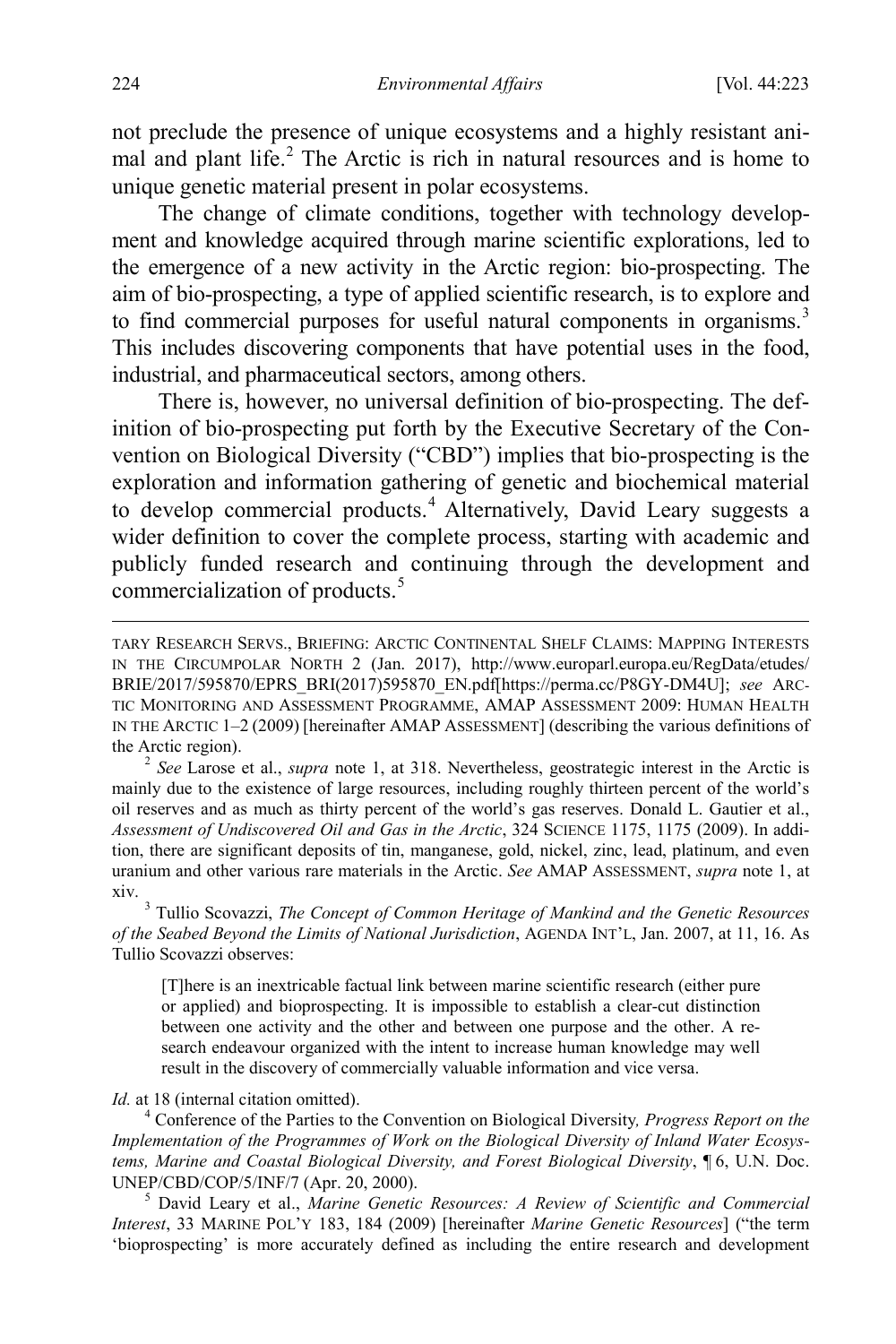<span id="page-3-4"></span><span id="page-3-0"></span>Every year, an increasing number of patents associated with the genes of Arctic marine organisms are approved.[6](#page-3-1) This increase stems from a heightened interest in the exploration and exploitation of marine genetic resources, as well as an increase in the traditional knowledge of marine life possessed by Arctic indigenous populations.[7](#page-3-2) Unlike bio-prospecting in other areas of the planet, however, this activity in the Arctic region is carried out without any explicit regulations governing the participation of the local and indigenous peoples.

The Arctic has a stable population of around four million people, about ten percent are members of indigenous communities. $8 \text{ In their isolation}$  $8 \text{ In their isolation}$ , these groups have evolved in a highly variable environment and their resili-

<span id="page-3-1"></span>107 PROC. NAT. ACAD. SCI. 18,318, 18,318 (2010).<br><sup>7</sup> Arctic Regional Workshop to Facilitate the Description of Ecologically or Biologically

<span id="page-3-2"></span>Significant Marine Areas, *Report of the Arctic Regional Workshop to Facilitate the Description of Ecologically or Biologically Significant Marine Areas*, annex VI, VII, U.N. Doc. UNEP/CBD/ EBSA/WS/2014/1/5 (May 20, 2014), https://www.cbd.int/doc/meetings/mar/ebsaws-2014-01/ official/ebsaws-2014-01-05-en.pdf [https://perma.cc/3YVB-E7E4]; MARJO VIERROS ET AL., CON-VENTION ON BIOLOGICAL DIVERSITY, TRADITIONAL KNOWLEDGE RELATING TO ARCTIC MARINE SPECIES AND HABITATS (2014), https://www.cbd.int/doc/meetings/mar/ebsaws-2014-01/other/ ebsaws-2014-01-submission-unutk-en.pdf [https://perma.cc/5495-TPMK]; EUR. NETWORKING GRP. FOR INTEGRATED MAR. POLICY, EUR. COMM'N, FINAL REPORT: STUDY ON ARCTIC LAY AND TRADITIONAL KNOWLEDGE 18 (2012), https://webgate.ec.europa.eu/maritimeforum/sites/maritime forum/files/Report%203\_%20Final\_2nd%20Release\_11\_06\_2014\_NO%20POLICY%20RECOMMEND ATIONS.pdf [https://perma.cc/X5G6-9AAD]; Arrieta et al, *supra* note [6,](#page-3-0) at 18,318; David K. Leary, *Bi-polar Disorder? Is Bioprospecting an Emerging Issue for the Arctic as Well as for Antarctica?*, 17 REV. OF EUR. COMMUNITY & INT'L ENVTL. L. 41, 45 (2008) [hereinafter *Bi-Polar Disorder*]. <sup>8</sup> AMAP ASSESSMENT, *supra* note [1,](#page-1-2) at 2. The Saami people live in Northern Europe, and

<span id="page-3-3"></span>although numbers vary, between 50,000 and 60,000 live in Norway, between 15,000 and 20,000 live in Sweden, about 8000 live in Finland, and around 2000 live in Russia. *The Indigenous World*, 2016 Y.B. INDIGENOUS WORLD (Int'l Work Grp. for Indigenous Affs.) 29, http://www.iwgia.org/iwgia\_ files publications\_files/0740\_THE\_INDIGENOUS\_ORLD\_2016\_final\_eb.pdf [https://perma.cc/ KX7L-KVAX ] [hereinafter *The Indigenous World 2016*]. In 2005 it was estimated that in North America, around 60,000 Inuit people lived in Canada, around 100,000 lived in Alaska, and 50,000 lived in Greenland. *Id.*; *The Indigenous World*, 2015 Y.B. INDIGENOUS WORLD (Int'l Work Grp. for Indigenous Affs.) 40, http://www.iwgia.org/iwgia files publications files/0716 THE\_INDIGENOUS ORLD\_2015\_eb.pdf [https://perma.cc/R49A-2TD9]; *The Indigenous World*, 2007 Y.B. INDIGENOUS WORLD (Int'l Work Grp. for Indigenous Affs.) 57, http://www.iwgia.org/iwgia\_files\_publications files/0083\_NY-THE\_INDIGENOUS\_ORLD-2007.pdf [https://perma.cc/N7FN-ZYK8]. Approximately 260,000 individuals of Chukchi, Even, Evenki, Nenets and Yukaghir origin, among others, live in the extreme northern part of the Russia. *See The Indigenous World 2016*, *supra*, at 42. Russia recognizes these individuals as "indigenous small-numbered peoples of the North," made up of some forty different indigenous groups. *Id.*

process"); *see also* DAVID K. LEARY, INTERNATIONAL LAW AND THE GENETIC RESOURCES OF THE DEEP SEA 157–58 (Vaughan Lowe ed., 2007) [hereinafter INTERNATIONAL LAW AND GENET-IC RESOURCES] ("bioprospecting will be taken to refer to the much broader process of collection of genetic material from the deep sea, subsequent research and product development, and ultimately commercialisation").<br><sup>6</sup> Jesús M. Arrieta et al., *What Lies Underneath: Conserving the Oceans' Genetic Resources*,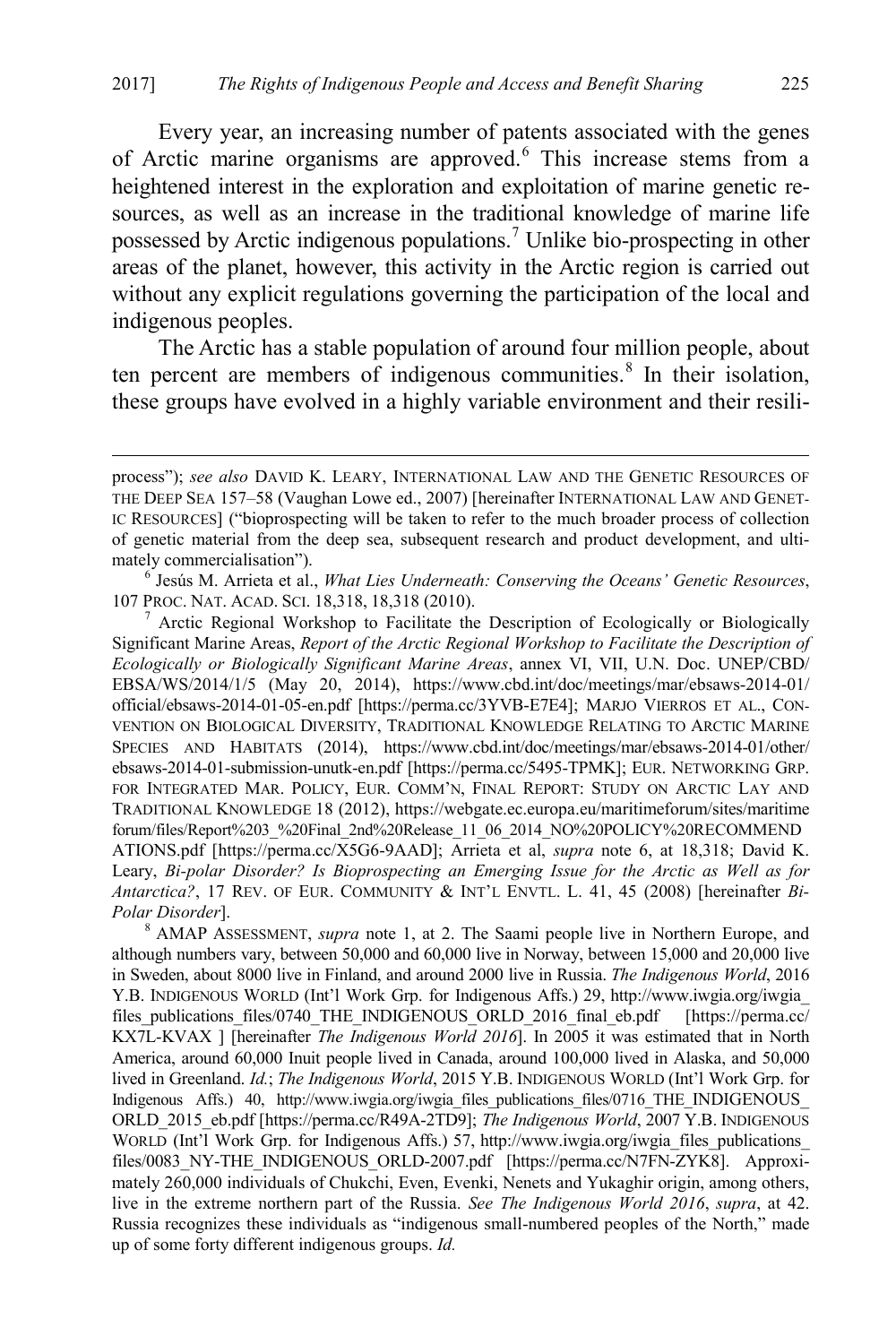ence and ability to adapt to changing environmental conditions is well known.<sup>[9](#page-4-0)</sup> This ability is unfortunately weakening, and traditional responses are no longer enough because the changes are occurring at an unprecedented speed and scope.<sup>10</sup> Due to their intimate connection with the natural environment, climate change has profound impact on the welfare of these  $commu<sub>ni</sub>$  communities.<sup>[11](#page-4-2)</sup>

<span id="page-4-7"></span>This Article describes the applicable international rules for bio-prospecting that govern the intersection of the principles of free, prior, and informed consent of Arctic indigenous peoples, benefit sharing of commercial benefits, and access to marine genetic resource.<sup>[12](#page-4-3)</sup> Part I introduces bio-prospecting activities in the areas inhabited by Arctic indigenous peoples and examines their legal status within the 1982 United Nations Convention on the Law of the Sea ("UNCLOS"), and ultimately finds that the instrument that does not directly address the issue.<sup>[13](#page-4-4)</sup> The remainder of the Article then analyzes to what extent these principles are considered in relevant international instruments. Part II pays special attention to the scope and boundaries of indigenous people's rights concerning free, prior, and informed consent before having access to marine genetic resources within the framework of international human rights' regulation.<sup>14</sup> Notably, Part II considers the International Labour Organization's ("ILO") Indigenous and Tribal Peoples Convention and the United Nations Declaration on the Rights of Indigenous Peoples ("UNDRIP").<sup>[15](#page-4-6)</sup> Next, in Part III, the Article deals with the international regulatory framework governing the use of biodiversity through two instruments that represent a great step forward for a fair and equitable share in the benefits: the Convention on Biological Diversity of 1992 and the Nagoya Protocol

<span id="page-4-8"></span><span id="page-4-0"></span> <sup>9</sup> *See* Annika E. Nilsson et al.*, The Arctic Resilience Report: Background, Aims, and Scope*, *in* ARCTIC RESILIENCE INTERIM REPORT 2013, at 3, 3 (Stockholm Env't Inst. & Stockholm Resilience Ctr. eds., 2013), https://www.sei-international.org/mediamanager/documents/Publications/Arctic ResilienceInterimReport2013-LowRes.pdf [https://perma.cc/H2KE-5ND6]; STEFANSSON ARCTIC INST., ARCTIC HUMAN DEVELOPMENT REPORT 10 (Niels Einarsson et al. eds., 2004), http://www. svs.is/static/files/images/pdf\_files/ahdr/English\_version/AHDR\_first\_12pages.pdf [https://perma. cc/4NKB-EM6W]. 10 *See* Victoria Tauli-Corpuz & Aqqaluk Lynge, U.N. Econ. & Soc. Council, Permanent Forum

<span id="page-4-1"></span>on Indigenous Issues, *Impact of Climate Change Mitigation Measures on Indigenous Peoples and on Their Territories and Lands*, ¶¶ 4–5, U.N. Doc. E/C.19/2008/10 (Mar. 20, 2008), http://www.un.org/ esa/socdev/unpfii/documents/E.C.19.2010.7%20EN.pdf [https://perma.cc/6DT5-DEPT].<br><sup>11</sup> *See id.* <sup>12</sup> This Article's discussion excludes the issues raised by property law and intellectual proper-

<span id="page-4-3"></span><span id="page-4-2"></span>

<span id="page-4-4"></span>ty rights.<br><sup>13</sup> United Nations Convention on the Law of the Sea, Dec. 10, 1982, 1833 U.N.T.S. 397 [hereinafter UNCLOS]; see infra notes 17–72 and accompanying text.<br><sup>14</sup> See infra note[s 73](#page-14-1)[–110](#page-20-0) and accompanying text.<br><sup>15</sup> See Int'l Labour Organisation, Convention (No. 169) Concerning Indigenons and Tribal

<span id="page-4-6"></span><span id="page-4-5"></span>Peoples in Independent Countries, Jun. 27, 1989, 1650 U.N.T.S. 383 [hereinafter ILO Convention]; G.A. Res. 61/295, annex (Sept. 17, 2007).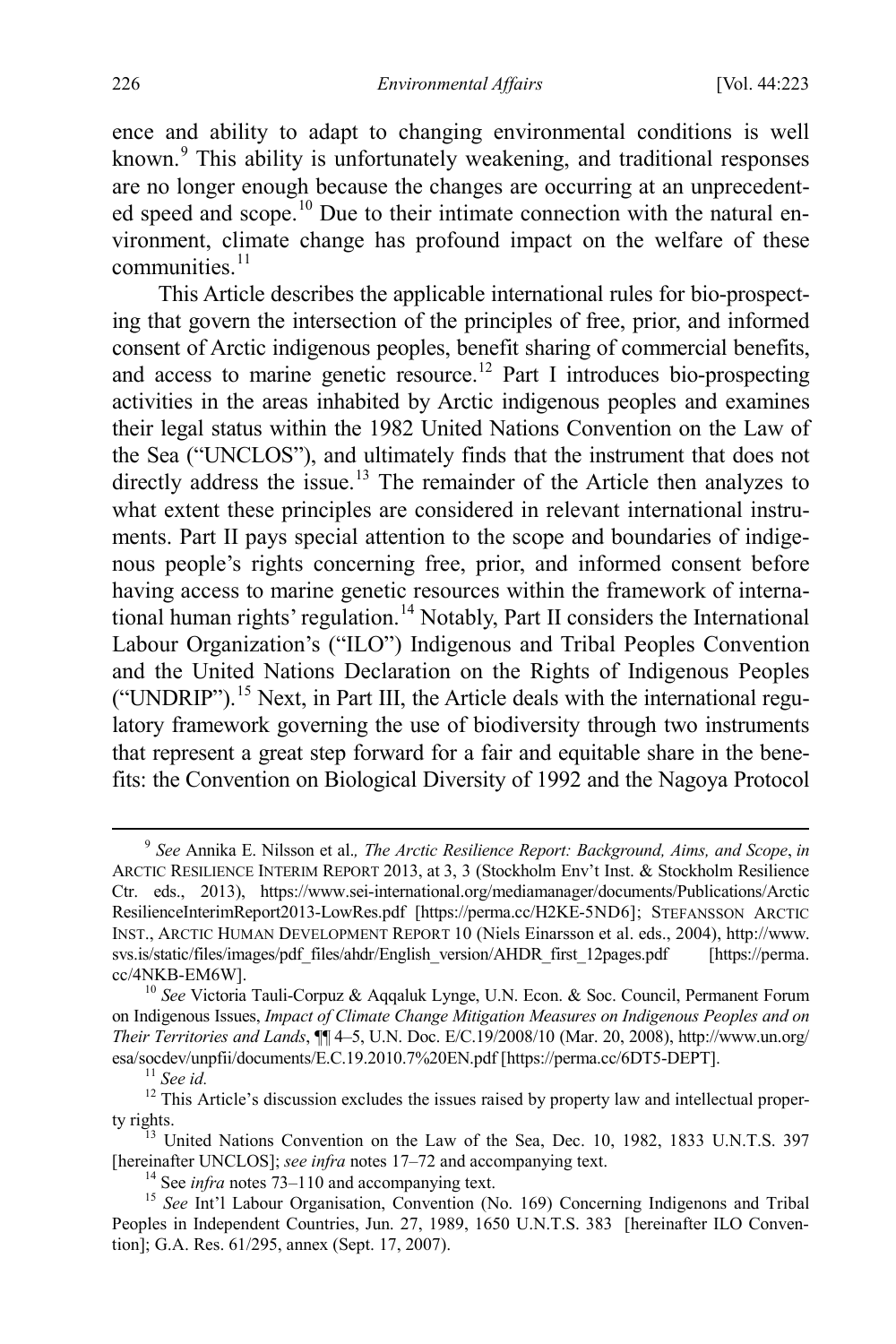on Access to Genetic Resources and the Fair and Equitable Sharing of Benefits Arising from their Utilization of  $2010$ .<sup>[16](#page-5-1)</sup>

# <span id="page-5-5"></span>I. BIO-PROSPECTING ACTIVITIES INVOLVING ARCTIC MARINE GENETIC RESOURCES, ARCTIC MARINE ECOSYSTEMS, AND THE LIMITED COVERAGE OF THE LAW OF THE SEA

Bioprospecting activities, and in particular marine bioprospecting in the Arctic Ocean for the development of novel products, are receiving increasing attention despite the difficulties associated with trying to use and access resources in such a remote region. This section briefly presents bioprospecting activities of marine genetic resources in the Arctic Ocean. Furthermore, this section discusses in greater detail the limitations of the UN-CLOS provisions that concern this activity.

#### *A. Bio-Prospecting Activities Involving Arctic Marine Genetic Resources*

The Arctic marine ecosystems are essential components of global biodiversity. The Arctic Ocean is a highly dynamic environment where the presence, formation, and melting of marine ice has a huge effect on the biogeochemical cycle of organic carbon and other elements. The biodiversity of Arctic ecosystems is shaped by environmental factors, such as erosion at the coastlines, run-off from rivers, and species migration<sup>[17](#page-5-2)</sup> that affects the ecosystems' structure and function, and influences physical conditions and the distribution of marine organisms. $18$ 

<span id="page-5-0"></span>Scientific and commercial interest in the Arctic is linked to the region's features. Sea ice provides for varied microbial communities and meiofauna because of its unique characteristics.<sup>[19](#page-5-4)</sup> The ice is home to a great number of diverse viruses, bacteria, and archaea. There are species of marine bacteria with great potential for breaking down hydrocarbons, cryo-tolerant microbial communities, and algae. The marine ice also supports over twenty spe-

<span id="page-5-1"></span> <sup>16</sup> *See infra* notes [111](#page-21-0)[–153](#page-27-0) and accompanying text. *See generally* Convention on Biological Diversity, June 5, 1992, 1760 U.N.T.S. 79; Nagoya Protocol on Access to Genetic Resources and the Fair and Equitable Sharing of Benefits Arising from Their Utilization to the Convention on Biological Diversity, Oct. 29, 2010, U.N. Doc. UNEP/CBD/COP/DEC/X/1 (Oct. 29, 2010), https://www. cbd.int/abs/doc/protocol/nagoya-protocol-en.pdf [https://perma.cc/XG7A-SK36] [hereinafter Nagoya Protocol] (supplemental agreement to the CBD designed specifically to implement procedures that will achieve the goal of fair and equitable benefit sharing arising from the use of genetic resources). <sup>17</sup> Christine Michel et al., *Marine Ecosystems*, *in* Conservation of Arctic Flaura & Fauna

<span id="page-5-3"></span><span id="page-5-2"></span><sup>(</sup>CAFF), Arctic Council, Arctic Biodiversity Assessment: Status and Trends in Arctic Biodiversity 379, 387 (Hans Meltofte et al. eds., 2013), http://arcticlcc.org/assets/resources/ABA 2013Science.pdf [https://perma.cc/XS8Y-7R8S]. <sup>18</sup> *Id.* <sup>19</sup> *Id.* at 389.

<span id="page-5-4"></span>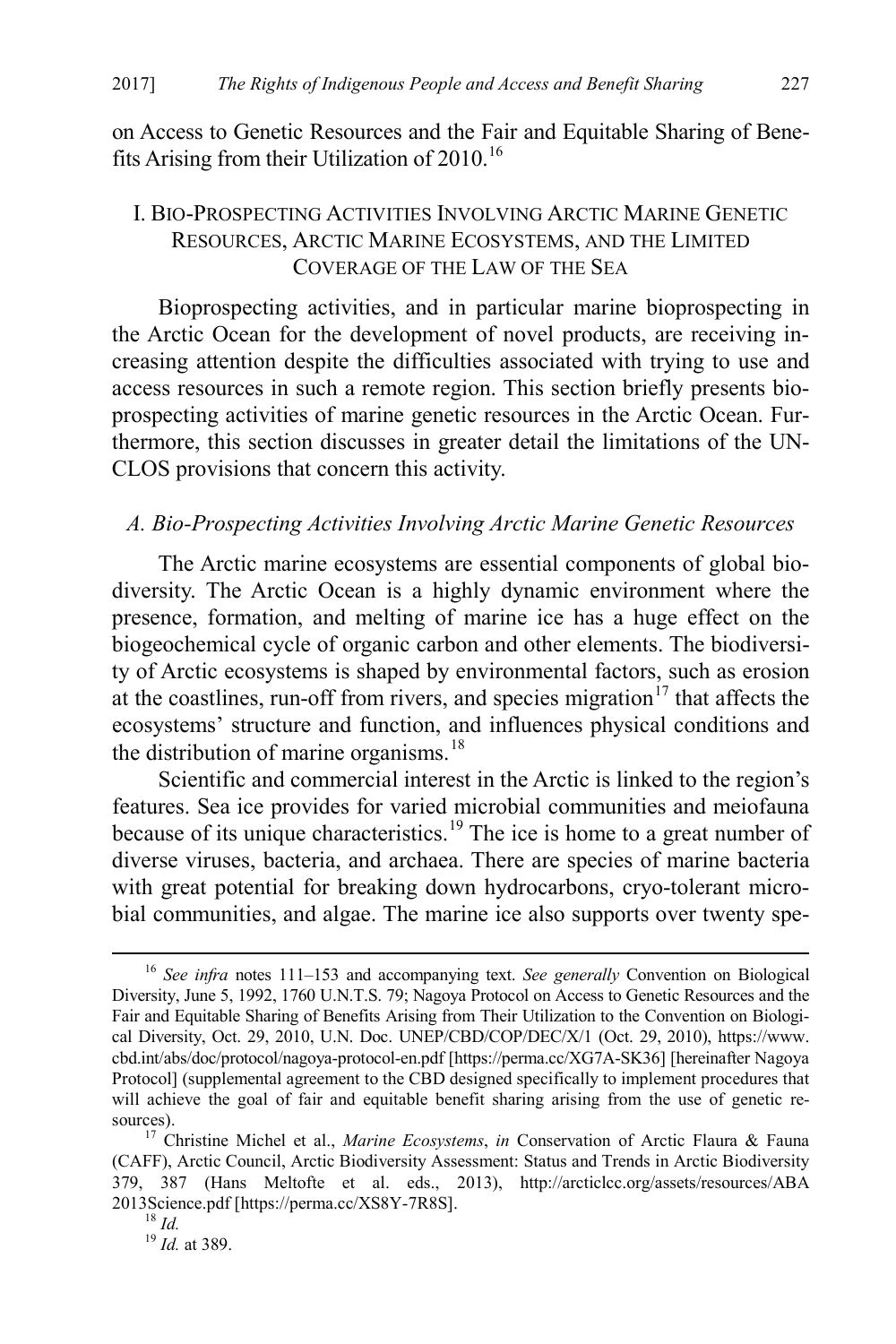cies of crustaceans, nematodes, acyls, rotifers, and Cnidarians.[20](#page-6-0) Organisms in the marine ice survive at extreme temperatures and under great hydrostatic pressure, raising expectations regarding the exploration and utilization of their unique metabolic, physiological, and taxonomic characteristics.<sup>[21](#page-6-1)</sup>

<span id="page-6-7"></span>The Arctic snow layer is also an important factor in the way the Arctic ecosystems function. It is in itself a dynamic habitat that serves as a transmission medium between microorganisms, plants, animals, nutrients, the atmosphere, and the ground. This snow layer also acts as an energy source by storing and releasing energy. The best-known effect is the surface albedo, which absorbs solar energy and reduces the temperature of the snow. Snowpack depth affects the temperature of the ground and subsoil; the thick snow cover also influences the metabolic activity of the organisms that sur-vive in the ecosystem.<sup>[22](#page-6-2)</sup> For example, the snowpack acts as insulation, protecting ground-level organisms such as vegetation and animals against frost damage.<sup>[23](#page-6-3)</sup> Furthermore, the permanent snow cover acts as a reservoir and a means of transporting liquid water.

Climate change in the Arctic region is dramatically modifying the function of the Arctic ecosystems. The increase in ground temperature, aggravated by the warming of the Atlantic waters that flow into the Arctic Ocean, has led to an increase in the temperature of the marine ice.<sup>[24](#page-6-4)</sup> These changes resulted in a reduction in the area covered by marine ice, a thinning of the marine ice, and the warming of the surface layer of the ocean—all changes that alter the way living organisms function.<sup>[25](#page-6-5)</sup>

Although it appears that the Arctic ecosystems have to some extent been adapting, the long-term response in such changing environments is unknown. Arctic biodiversity, unique in richness and complexity, may see changes to the structure of microbial communities that are unable to cope with the warmer temperatures.<sup>26</sup> Global warming may lead to the disap-

<span id="page-6-1"></span><span id="page-6-0"></span><sup>&</sup>lt;sup>20</sup> *Id.* at 390.<br><sup>21</sup> *See Marine Genetic Resources, supra* note [5,](#page-2-4) at 187. According the International Hydrographic Organization, hydrostatic pressure is "pressure at a given depth due to the weight of the water column above that depth." INT'L HYDROGRAPHIC ORG., HYDROGRAPHIC DICTIONARY 184 (5th ed. 1994) [hereinafter HYDROGRAPHIC DICTIONARY], http://www.iho.int/iho\_pubs/standard/S-32/S-32-

<span id="page-6-5"></span><span id="page-6-4"></span><span id="page-6-3"></span><span id="page-6-2"></span><sup>&</sup>lt;sup>22</sup> See Larose et al., *supra* not[e 1,](#page-1-2) at 318, 322.<br>
<sup>23</sup> *Id.* at 318.<br>
<sup>24</sup> See AMAP ASSESSMENT, *supra* note [1,](#page-1-2) at 9.<br>
<sup>25</sup> See *id.* at 9–10. From 1979 to 2006, the extent of sea ice cover has been declining. Mark C. Serreze et al., *Perspectives on the Arctic's Shrinking Ice Cover*, 315 SCIENCE 1533, 1533–34 (2007). Decline is most rapid in September when ice cover shrinks at a rate of 2.9% per decade. *Id.* <sup>26</sup> *See* Larose et al., *supra* note [1,](#page-1-2) at 317, 325; Michel, *supra* note [17,](#page-5-0) at 390. For example,

<span id="page-6-6"></span>species of psychrophilic and psychrotolerant microbial communities that live in the marine ice of the Arctic and surrounding waters may be impacted. *See* Larose et al., *supra* note [1,](#page-1-2) at 317, 325; Michel, *supra* not[e 17,](#page-5-0) at 390.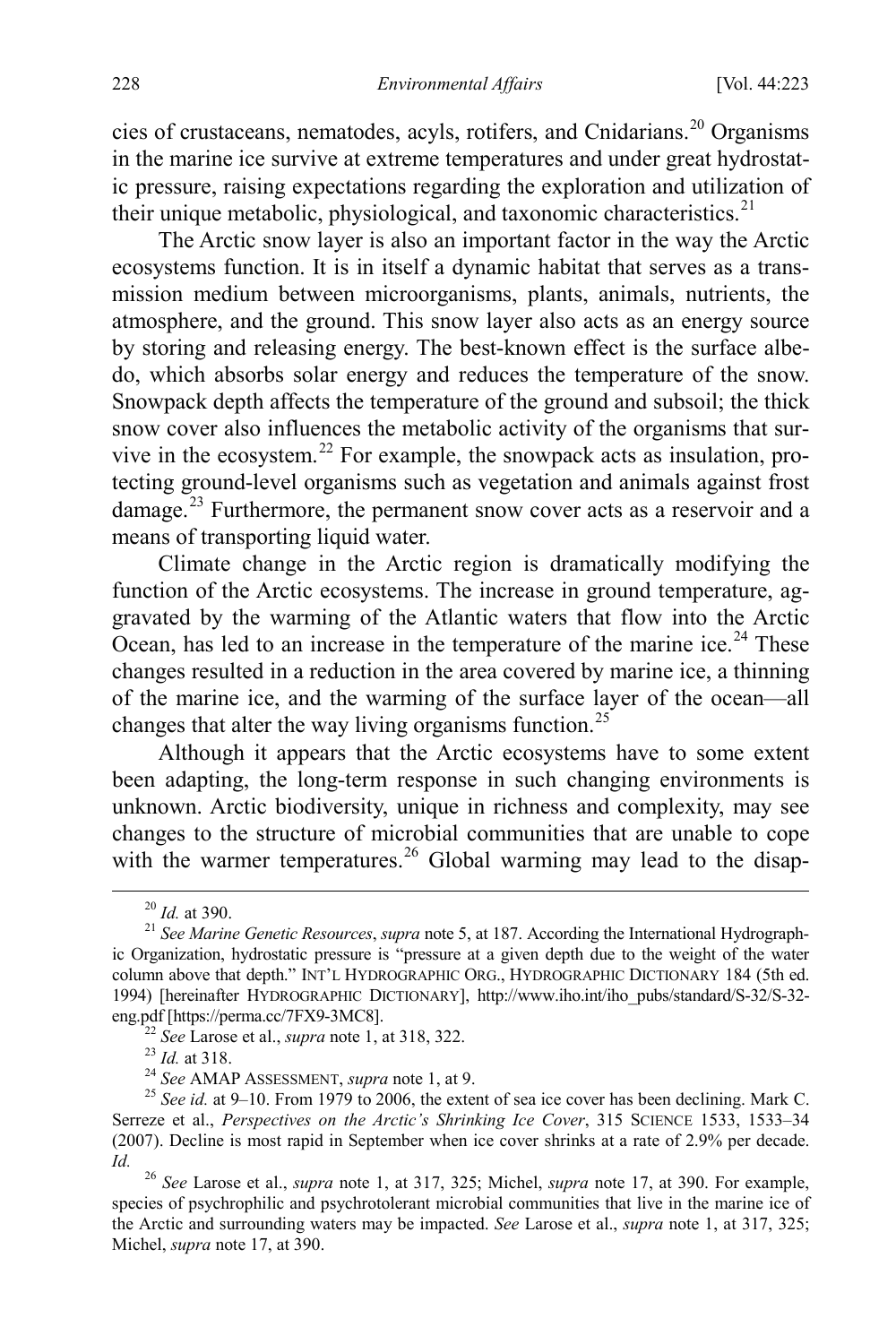pearance of some species in favor of other microbe communities in a way that affects a full range of ecological processes and interactions.<sup>[27](#page-7-1)</sup>

<span id="page-7-0"></span>Climate change also allows greater access to Arctic genetic re-sources.<sup>[28](#page-7-2)</sup> In spite of the little discussion about Arctic bio-prospecting, bio-technology companies have focused on the Arctic in recent years.<sup>[29](#page-7-3)</sup> Companies from North America, Norway, Iceland, Finland, Sweden, Denmark, and the United Kingdom are actively developing new biotechnologies based on genetic resources found in the Arctic.<sup>[30](#page-7-4)</sup> According to a 2008 Report, more than thirty patents and patent applications that involve Arctic genetic re-sources had already been filed.<sup>[31](#page-7-5)</sup> Using genetic resources from the Arctic's marine environment and microorganisms, biotechnology research has targeted a few key areas, such as industrial processes, food technology, pollution control technologies, pharmaceutical and medical products, and health-related advancements.<sup>[32](#page-7-6)</sup>

# <span id="page-7-9"></span>*B. Bio-Prospecting Activities in the Arctic Ocean and the United Nations Convention on the Law of the Sea*

The 1982 United Nations Convention on the Law of the Sea ("UN-CLOS" or "the Convention"), in force since 1994, constitutes a comprehen-sive international framework for the legal regulation of the sea.<sup>[33](#page-7-7)</sup> As such, UNCLOS focuses on the delimitation of sea spaces and their distribution for the exercise of different countries' powers over uses and resources.<sup>[34](#page-7-8)</sup> UNCLOS does not, however, provide a specific legal status that protects the ice seas or ice islands. There are few UNCLOS provisions that implicate ice seas and ice islands. For example, Article 234 of UNCLOS ("the Arctic exception" or "Article 234") allows countries to pass laws and regulate "for the prevention, reduction and control of marine pollution" in those ice-

<span id="page-7-1"></span><sup>&</sup>lt;sup>27</sup> See CONSERVATION OF ARCTIC FLORA & FAUNA (CAFF), ARCTIC BIODIVERSITY ASSESS-MENT: REPORT FOR POLICY MAKERS 8 (2013), https://www.innovation.ca/sites/default/files/Rome 2013/files/Arctic%20Council%20-%20Biodiversity%20Assessment.pdf [https://perma.cc/93DT-596J]; Larose et al., *supra* note 1, at 317, 325.

<span id="page-7-2"></span><sup>&</sup>lt;sup>28</sup> See DAVID LEARY, UNU-IAS REPORT: BIOPROSPECTING IN THE ARCTIC 8 (2008), http:// collections.unu.edu/eserv/UNU:3077/Bioprospecting\_in\_the\_Arctic.pdf [https://perma.cc/3TFQ-EEL8].<br><sup>29</sup> See id. at 8, 24; *Bi-Polar Disorder*, *supra* note 7, at 45.

<span id="page-7-4"></span><span id="page-7-3"></span><sup>&</sup>lt;sup>30</sup> See UNU-IAS REPORT, *supra* not[e 28,](#page-7-0) at 21. The marine biotechnology sector in Norway is one of the most successful and active in the Arctic region. *Id.* at 17–18.<br><sup>31</sup> *Id.* at 22. <sup>32</sup> *See* David Leary, *From Hydrocarbons to Psychrophiles: The Scramble for Arctic Resources*,

<span id="page-7-7"></span><span id="page-7-6"></span><span id="page-7-5"></span>*in* POLAR OCEANS GOVERNANCE IN AN ERA OF ENVIRONMENTAL CHANGE 125, 142–43 (Tim Stephens & David L. VanderZwaag eds., 2014) [hereinafter *Scramble for Arctic Resources*]; *see also* INTERNATIONAL LAW & GENETIC RESOURCES, *supra* not[e 5,](#page-2-4) at 157–58. <sup>33</sup> *See* UNCLOS, *supra* note [13.](#page-4-7) 34 *See id.*

<span id="page-7-8"></span>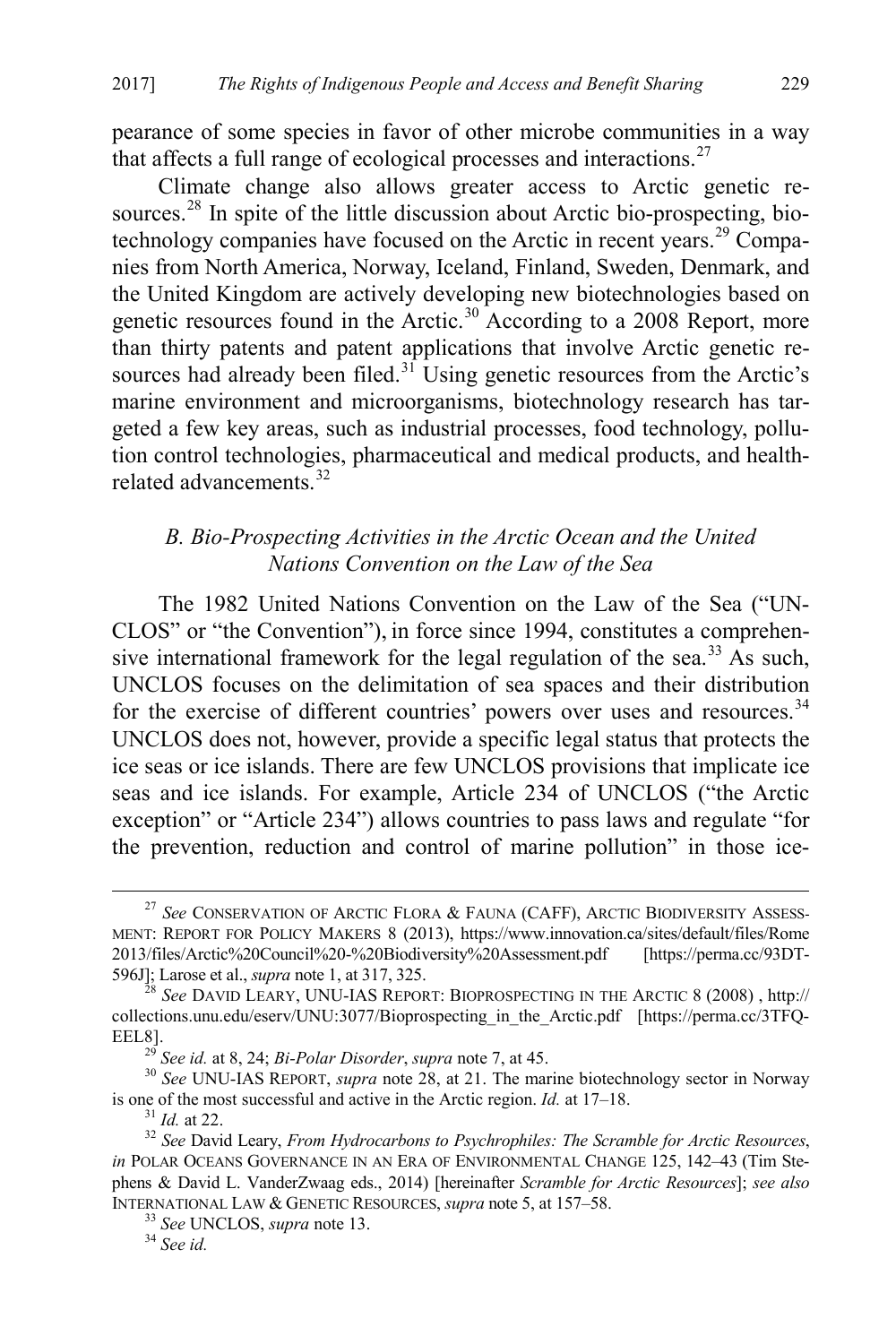<span id="page-8-0"></span>covered areas. [35](#page-8-2) Paragraph 6 of Article 234 allows coastal nations, after receiving approval, to adopt special regulations to prevent pollution from sea vessels.<sup>[36](#page-8-3)</sup> Countries may adopt regulations if navigation is obstructed, or made exceptionally more dangerous, by extreme climate conditions and ice coverage for most of the year, or if the ecological balance of the area could sustain "major harm . . . or irreversible disturbance" caused by marine pollution. $37$  Also, the particular geological, biological, oceanographic and climatological conditions in the Arctic make the region especially vulnerable from an environmental perspective. This vulnerability might, at least in part, bring the Arctic under the scope of the concept of a special protection area set out in Article 211 of UNCLOS.<sup>38</sup>

<span id="page-8-1"></span>The management of Arctic resources has led to a certain jurisdictional-ization because of the territorial claims of the Arctic coastal countries.<sup>[39](#page-8-6)</sup> UNCLOS articulates a system in Article 76, which defines the concept of the continental shelf and provides relevant geological criteria for the establishment of the outer limits of the shelf beyond two hundred nautical miles, up to the limit of three hundred fifty nautical miles or one hundred nautical miles from the 2500-meter isobath—an imaginary line connecting all the points of that same depth.<sup>[40](#page-8-7)</sup> Within ten years of ratifying UNCLOS, a coastal nation may claim to extend the boundary of the continental shelf by submission to the Commission on the Limits of the Continental Shelf ("CLCS"). The CLCS is a U.N. body that reviews the submissions from countries seeking to expand their their territorial reach for sufficient scien-

<span id="page-8-5"></span><sup>38</sup> See UNCLOS, *supra* not[e 13,](#page-4-7) at art. 211; Jon M. Van Dyke & Sherry P. Broder, *Particularly Sensitive Sea Areas—Protecting the Marine Environment in the Territorial Seas and Exclusive Economic Zones*, 40 DENV. J. INT'L L. & POL'Y 472, 475 (2012); *see* Bartenstein, *supra* note

<span id="page-8-3"></span><span id="page-8-2"></span><sup>&</sup>lt;sup>35</sup> *Id.* at art. 234.<br><sup>36</sup> *See* UNCLOS, *supra* not[e 13,](#page-4-7) at art. 211(6); Ingvild Ulrikke Jakobsen, *The Adequacy of the* Law of the Sea and International Environmental Law to the Marine Arctic: Integrated Ocean Management and Shipping, 22 MICH. ST. INT'L L. REV. 291, 313 (2013).

<span id="page-8-4"></span><sup>&</sup>lt;sup>37</sup> *See id.* Article 234, however, is open to various interpretations and is not without ambiguity. *See* Kristin Bartenstein, *The "Arctic Exception" in the Law of the Sea Convention: A Contribution to Safer Navigation in the Northwest Passage?*, 42 OCEAN DEV. & INT'L L. 22, 27–28 (2011) (explaining that "few reliable interpretations have been made" of Article 234); Jakobsen *supra* note [36,](#page-8-0) at 315 ("Article 234 raises . . . many questions such as its geographical application"); D.M. McRae & D.J. Goundre, *Environmental Jurisdiction in Arctic Waters: The Extent of Article 234*, 16 U.B.C. L. REV. 211, 227 (1982) (concluding that Article 234 "is not free from ambiguity"); E.J. Molenaar, *Arctic Marine Shipping: Overview of the International Legal Framework, Gaps, and Options*, 18 J. TRANSNAT'L L. & POL'Y 289, 307–08 (2009) (discussing the various views of the Arctic states regarding how to interpret and apply Article 234).

<span id="page-8-7"></span><span id="page-8-6"></span><sup>&</sup>lt;sup>39</sup> Nathalie Ros, *L'Arctique Face au Changement Climatique*, 2 J. DU DROIT INT'L 363, 363– 403 (2013). Jurisdictionalism is a label for the growing trend of coastal nations making claims on maritime spaces, a practice that leads to the territorialization of seas by coastal nations trying to extend their sovereignty. *Id.* <sup>40</sup> *See* UNCLOS, *supra* note [13,](#page-4-7) at art. 76.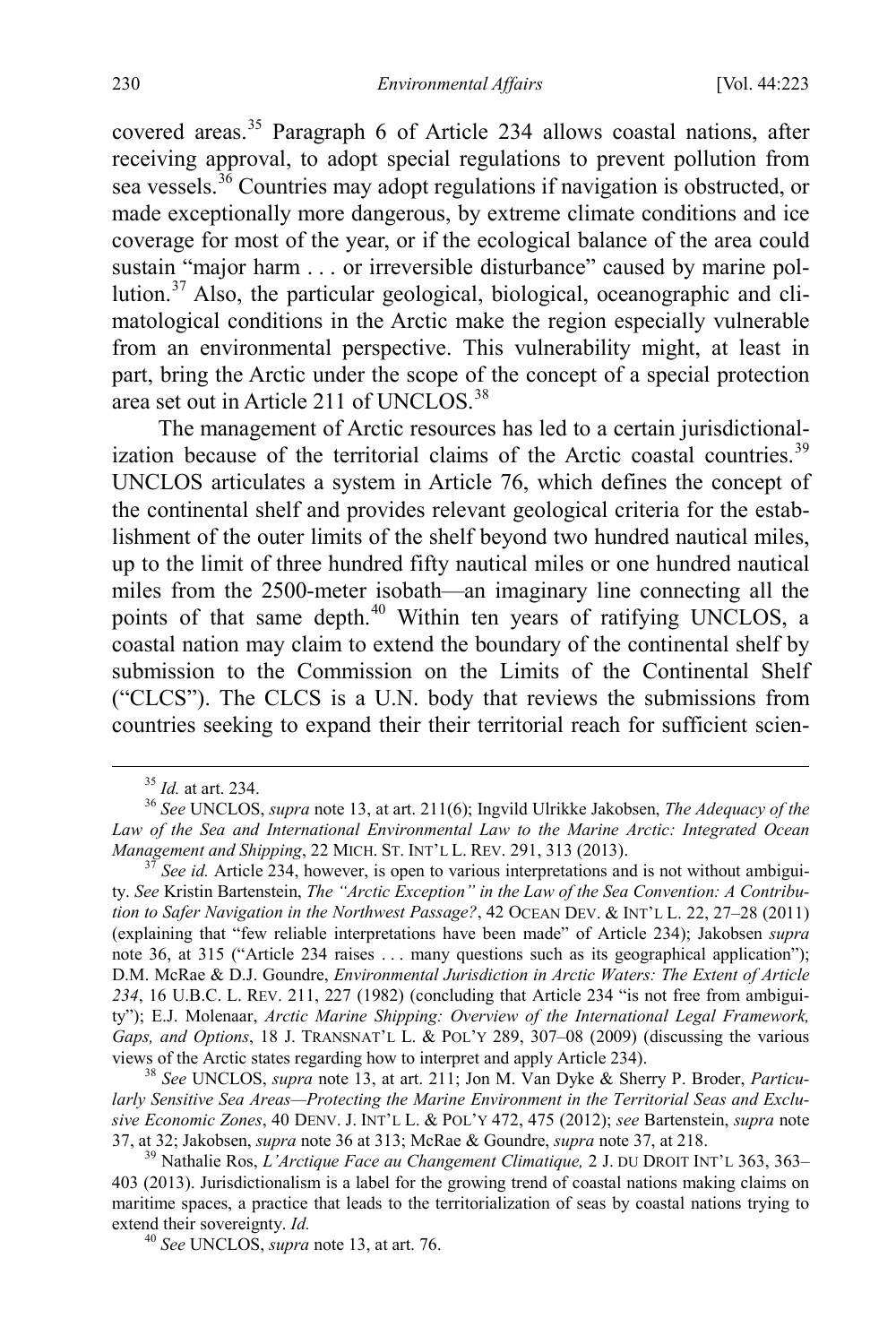tific evidence regarding the continuity of that country's reach on to the con-tinental shelf.<sup>[41](#page-9-0)</sup> With the exception of the United States, which has not yet ratified UNCLOS, Arctic countries have used Article 76 to extend their power over Arctic resources and use of the Arctic area.<sup>[42](#page-9-1)</sup>

<span id="page-9-0"></span> 41 *See id.* at arts. 4, 76, Annex II. To claim a continental shelf beyond two hundred nautical miles, a State must submit evidence to the Commission on Limits of the Continental Shelf ("CLCS") measuring the outer bounds of its continental shelf by drawing a line that references either "the outermost fixed points at each of which the thickness of sedimentary rocks is at least [one] percent of the shortest distance from such point to the foot of the continental slope," or a line referencing "fixed points not more than [sixty] miles from the pool of the continental slope." *Id.* at art.  $76(4)(a)(i)$ –(ii). Various studies have focused on the aspirations of expanded territorial sovereignty in the Arctic. *See generally* DONAT PHARAND, THE LAW OF THE SEA OF THE ARCTIC, WITH SPECIAL REFERENCE TO CANADA 145–46, 168–69 (1973) (commenting on the problems faced by the legal status of international law of the seas); Joaquín Alcaide Fernández & Claudia Cinelli, *La "Cuestión Artica" y el Derecho Internacional*, 61 REV. ESPAÑOLA DE DERECHO INT'L 381, 382 (2009); Claudia Cinelli, *The Delimitation Process in the Central Arctic Seabed: Sovereign Rights or a Condominium or Res Communis Omnium?* (Eur. Soc'y of Int'l L. Conf. Paper No. 2, 2012) (discussing current actions and challenges for countries utilizing the CLCS), https://papers. ssrn.com/sol3/papers.cfm?abstract\_id=2193744 [https://perma.cc/U985-M8EC]; Donat Pharand,

<span id="page-9-1"></span>*Canada's Arctic Jurisdiction in International Law*, 7 DALHOUSIE L.J. 315, 316, 330 (1982). <sup>42</sup> *See* NOR. ROYAL MINISTRY OF FOREIGN AFFAIRS, CONTINENTAL SHELF SUBMISSION OF NORWAY IN RESPECT OF AREAS IN THE ARCTIC OCEAN, THE BARENTS SEA AND THE NORWEGIAN SEA: EXECUTIVE SUMMARY 6 (2006), http://www.un.org/depts/los/clcs\_new/submissions\_files/ nor06/nor\_exec\_sum.pdf [https://perma.cc/8UE9-43L8]; GEOLOGICAL SURVEY OF DEN. & GREEN., PARTIAL SUBMISSION OF THE GOVERNMENT OF THE KINGDOM OF DENMARK TOGETHER WITH THE GOVERNMENT OF GREENLAND TO THE COMMISSION ON THE LIMITS OF THE CONTINENTAL SHELF TO THE NORTH-EASTERN CONTINENTAL SHELF OF GREENLAND: EXECUTIVE SUMMARY 5 (2013) http://www.un.org/depts/los/clcs\_new/submissions\_files/dnk76\_14/dnk2014\_es.pdf

[https://perma.cc/S6AR-HUA5]; GEOLOGICAL SURVEY OF DEN. & GREEN., PARTIAL SUBMISSION OF THE GOVERNMENT OF THE KINGDOM OF DENMARK TOGETHER WITH THE GOVERNMENT OF GREENLAND TO THE COMMISSION ON THE LIMITS OF THE CONTINENTAL SHELF TO THE NORTHERN CONTINENTAL SHELF OF GREENLAND: EXECUTIVE SUMMARY 5 (2012) http://www. un.org/depts/los/clcs\_new/submissions\_files/dnk68\_13/DNK2013\_ES.pdf [https://perma.cc/VYY6-3J6B]; GEOLOGICAL SURVEY OF DEN. & GREEN., PARTIAL SUBMISSION OF THE GOVERNMENT OF THE KINGDOM OF DENMARK TOGETHER WITH THE GOVERNMENT OF GREENLAND TO THE COMMIS-SION ON THE LIMITS OF THE CONTINENTAL SHELF TO THE SOUTHERN CONTINENTAL SHELF OF GREENLAND: EXECUTIVE SUMMARY 5 (2012) http://www.un.org/depts/los/clcs\_new/ submissions\_files/dnk61\_12/DNK2012\_EX\_SUM\_S\_GREENLAND.pdf [https://perma.cc/3GZW-JXAS]; MINISTRY OF NAT. RES. & ENV'T OF THE RUSS. FED'N ET AL., PARTIAL REVISED SUBMIS-SION OF THE RUSSIAN FEDERATION TO THE COMMISSION ON THE LIMITS OF THE CONTINENTAL SHELF IN RESPECT OF THE CONTINENTAL SHELF OF THE RUSSIAN FEDERATION IN THE ARCTIC OCEAN: EXECUTIVE SUMMARY 6 (2015) http://www.un.org/depts/los/clcs\_new/submissions\_files/ rus01\_rev15/2015\_08\_03\_Exec\_Summary\_English.pdf [https://perma.cc/RXL6-ZA59]; *Outer Limits of the Continental Shelf Beyond 200 Nautical Miles from the Baselines: Submission by the Russian Federation, Arctic Ocean*, U.N. DIV. FOR OCEAN AFFAIRS & THE LAW OF THE SEA (June 30, 2009), http://www.un.org/depts/los/clcs\_new/submissions\_files/submission\_rus.htm [https://perma. cc/VBS7-5RR2]. Canada also intends to make a future partial submission in respect of areas in the Arctic Ocean. *See* CAN. DEP'T OF FOREIGN AFFAIRS, TRADE, & DEV., PRELIMINARY INFORMATION CONCERNING THE OUTER LIMITS OF THE CONTINENTAL SHELF OF CANADA IN THE ARCTIC OCEAN 1 (2013), http://www.un.org/depts/los/clcs\_new/submissions\_files/preliminary/can\_pi\_en.pdf [https:// perma.cc/RTR4-FVXL]. The United States considers certain elements of the agreement to be binding customary law. *See* Bartenstein, *supra* note [37,](#page-8-1) at 23.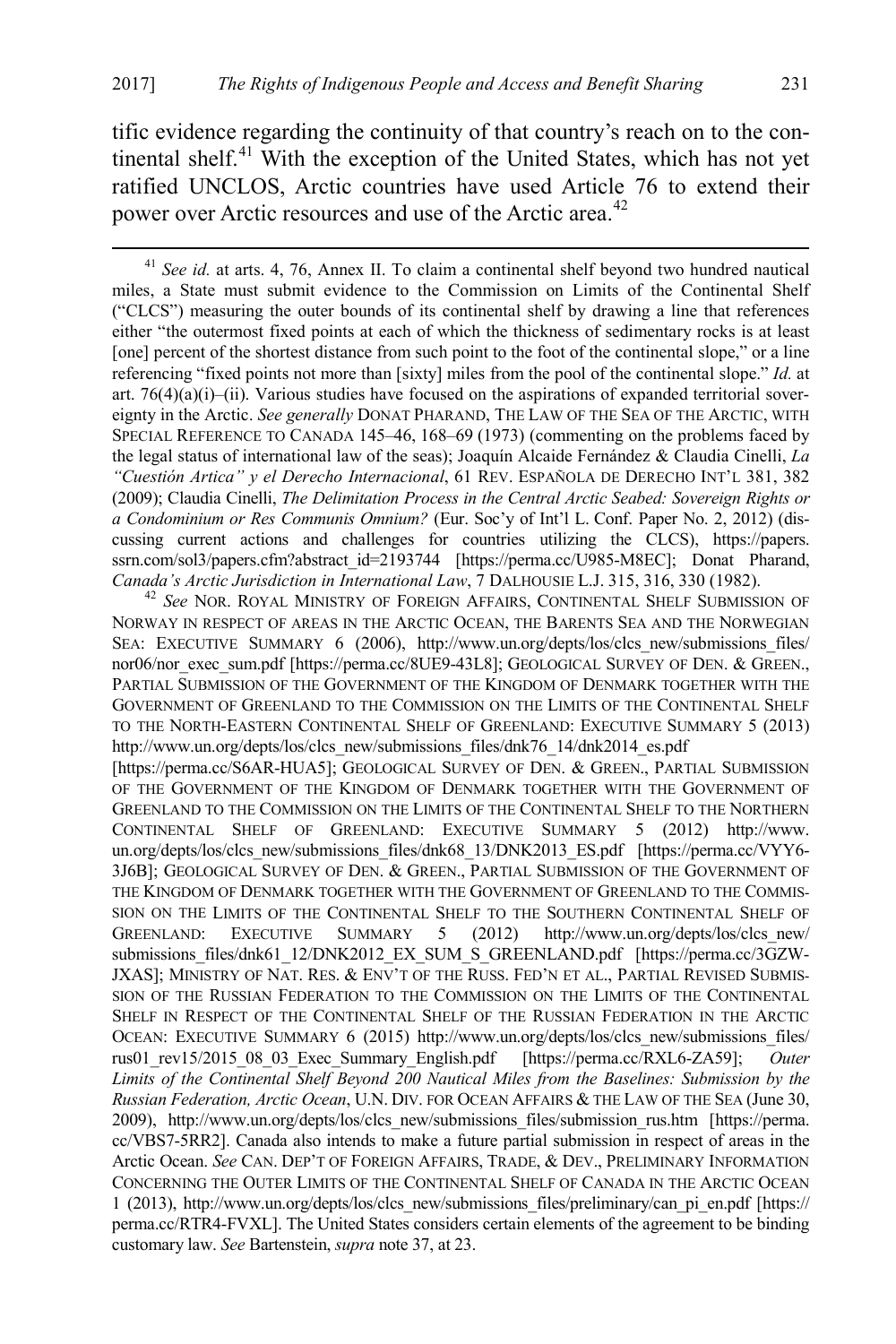<span id="page-10-0"></span>Although global in nature, UNCLOS does not deal in detail with exploration and exploitation of marine genetic resources. The Convention does, however, provide a legal framework that determines coastal nations' sovereign rights and jurisdiction over various maritime areas. The governing section of UNCLOS for marine genetic resources depends on the mari-time area in which they are found.<sup>[43](#page-10-1)</sup> One type of maritime area is the Exclusive Economic Zone ("EEZ"). $^{44}$  $^{44}$  $^{44}$  In the EEZ a country has sovereign rights to exploit and explore all natural resources within the superjacent waters to the seabed and subsoil.[45](#page-10-3) A coastal nation also has the jurisdiction to authorize other nations to conduct scientific research and protect the marine environment within the EEZ.[46](#page-10-4)

When natural resources are found on the continental shelf, another maritime area of UNCLOS, the coastal nation has the exclusive sovereign right to explore and exploit the natural resources within the parameters of Article 77.[47](#page-10-5) Article 77 defines natural resources as "mineral and other non-living resources" residing in the seabed and subsoil together with "living organisms belonging to sedentary species."<sup>[48](#page-10-6)</sup> Article 68 exempts sedentary species, as defined in Article 77, from the EEZ provisions.<sup>[49](#page-10-7)</sup>

Therefore, if genetic resources are within the EEZ and not considered sedentary species the EEZ's regime is to be applied. If the genetic resources are considered sedentary species, however, and the genetic resources are located within the continental shelf to two hundred nautical miles, or the extended continental shelf via Article 76, the legal regime of the continental shelf will be applied. $50$ 

<span id="page-10-9"></span><span id="page-10-1"></span> <sup>43</sup> *See* Craig H. Allen, *Protecting the Oceanic Gardens of Eden: International Law Issues in Deep-Sea Vent Resource Conservation and Management*, 13 GEO. INT'L ENVTL. L. REV. 563, 586, 614 (2001). <sup>44</sup> *See* UNCLOS, *supra* note [13,](#page-4-7) at arts. 55, 56, 57. According to Article 55, "the exclusive

<span id="page-10-2"></span>economic zone [("EEZ")] is an area beyond and adjacent to the territorial sea subject to the specific legal regime established in [Part V]" of UNCLOS. *Id.* at art. 55. A coastal nation has full sover-<br>eignty over the area considered "territorial sea" in accordance with Article 3. *Id.* at art. 3.

<span id="page-10-4"></span><span id="page-10-3"></span> $^{45}$  *Id.* at art. 56. Superjacent waters means "the waters lying immediately above the seabed or deep ocean floor up to the surface." HYDROGRAPHIC DICTIONARY, *supra* note [21,](#page-6-7) at 235.<br><sup>46</sup> UNCLOS, *supra* note [13,](#page-4-7) at art. 56.<br><sup>47</sup> Id. at art. 77.<br><sup>48</sup> Id. at art. 77(4). Sedentary species are defined as "organisms whic

<span id="page-10-6"></span><span id="page-10-5"></span>stage, are either immobile on or under the seabed or are unable to move except in constant physical contact with the seabed or physical soil." *Id.*<br><sup>49</sup> *Id.* at arts. 68, 77.<br><sup>50</sup> *Id.* at arts. 56(3), 76, 77. As Leary and others suggest, deciding that some species are seden-

<span id="page-10-8"></span><span id="page-10-7"></span>tary is a complex issue because it very is difficult to confirm beyond any doubt that they fall within the definition of "sedentary species." *See* INTERNATIONAL LAW AND GENETIC Resources, *supra* not[e 5,](#page-2-4) at 34–40, 93–94; Allen, *supra* note [43,](#page-10-0) at 621. If a species is a sedentary one and it is located within the coastal State's EEZ and within its continental shelf, then the State has sovereign rights to explore and exploit it and can even prohibit the exploitation of the species for environmental protection reasons. *See* INTERNATIONAL LAW AND GENETIC RESOURCES, *supra* note [5,](#page-2-4) at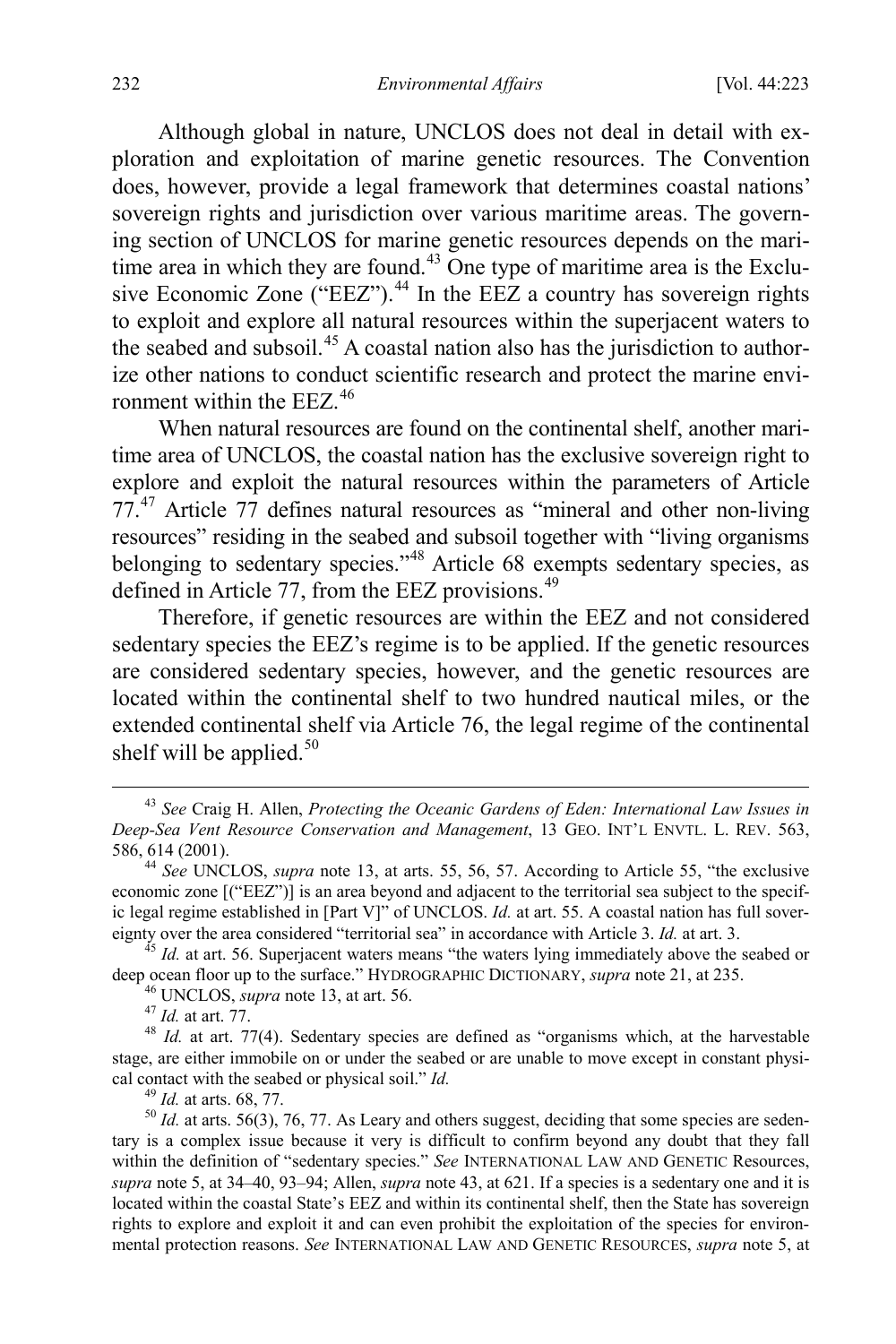#### <span id="page-11-8"></span>*C. UNCLOS's Application to the Arctic Region*

In the Arctic region, biotechnology activity is focused on the marine genetic resources found within the jurisdictional waters and continental shelf of coastal countries.<sup>[51](#page-11-0)</sup> In these areas, both the principle of access and fair and equitable benefit sharing and the principle of free, prior, and in-formed consent fully apply, even if not expressly mentioned in the text.<sup>[52](#page-11-1)</sup>

According to Article 8(j) of the Convention on Biological Diversity ("CBD"), the principle of access and benefit sharing is closely connected to the idea that parties seeking to use marine resources should obtain the approval and involvement of local holders or providers of knowledge and resources, and share the benefits arising out of the use of these resources.<sup>[53](#page-11-2)</sup> Article 15 of the CBD also emphasizes the need to obtain the prior in-formed consent seeking access to the resources before they are collected.<sup>[54](#page-11-3)</sup> Prior informed consent refers to the consent of the relevant competent national authority in the provider country as well as the consent of relevant stakeholders, in this case indigenous and local communities.<sup>[55](#page-11-4)</sup>

<span id="page-11-9"></span>Within the jurisdiction of the continental shelf, express consent is required by UNCLOS for any activity related to marine genetic resources that are considered sedentary species.<sup>[56](#page-11-5)</sup> Therefore, coastal nations have the exclusive right to authorize and regulate exploration and exploitation of natu-ral resources on the continental shelf.<sup>[57](#page-11-6)</sup> Furthermore, no country may undertake marine genetic research on the continental shelf or EEZ without the coastal country's express consent, subject to any conditions set by that coastal country. [58](#page-11-7) Prior consent is also required when activities in the seabed and ocean floor beyond the limits of national jurisdiction—defined in

 <sup>34–40, 93–94.</sup> Although this aspect falls outside the scope of this Article, it is worth mentioning that some believe there is a need to reformulate this rule because of the recent technological developments concerning marine genetic resources in the extended continental shelf and their link to the notion of sedentary species. *See* Allen, *supra* not[e 43,](#page-10-0) at 621–23; Petra Drankier et al., *Marine Genetic Resources in Areas Beyond National Jurisdiction: Access and Benefit-Sharing*, 27 INT'L J. MARINE & COASTAL L. <sup>375</sup>*,* 432–33 (2012). 51 *See* Allen, *supra* note [43,](#page-10-0) at 565–66. <sup>52</sup> *See* UNCLOS, *supra* not[e 13,](#page-4-7) at arts. 142, 143, 245; Angelica Bonfanti & Seline Trevisa-

<span id="page-11-1"></span><span id="page-11-0"></span>nut, *Trips on the High Seas: Intellectual Property Rights on Marine Genetic Resources*, 37 BROOK. J. INT'L L. 188, 206 (2011).<br>
<sup>53</sup> See Convention on Biological Diversity, *supra* not[e 16,](#page-5-5) at art. 8(j).<br>
<sup>54</sup> See id. at art. 15.<br>
<sup>55</sup> SECRETARIAT OF THE CONVENTION ON BIOLOGICAL DIVERSITY, BONN GUIDELINES ON

<span id="page-11-5"></span><span id="page-11-4"></span><span id="page-11-3"></span><span id="page-11-2"></span>ACCESS TO GENETIC RESOURCES AND FAIR AND EQUITABLE SHARING OF THE BENEFITS ARISING OUT OF THEIR UTILIZATION 9 (2002), https://www.cbd.int/doc/publications/cbd-bonn-gdls-en.pdf<br>[https://perma.cc/C56G-PCGP] [hereinafter BONN GUIDELINES].

<span id="page-11-6"></span><sup>&</sup>lt;sup>56</sup> UNCLOS, *supra* note [13,](#page-4-7) at art. 77; *see id.* at art. 246. <sup>57</sup> *Id.* at art. 246<br><sup>58</sup> *Id.* at art. 81.

<span id="page-11-7"></span>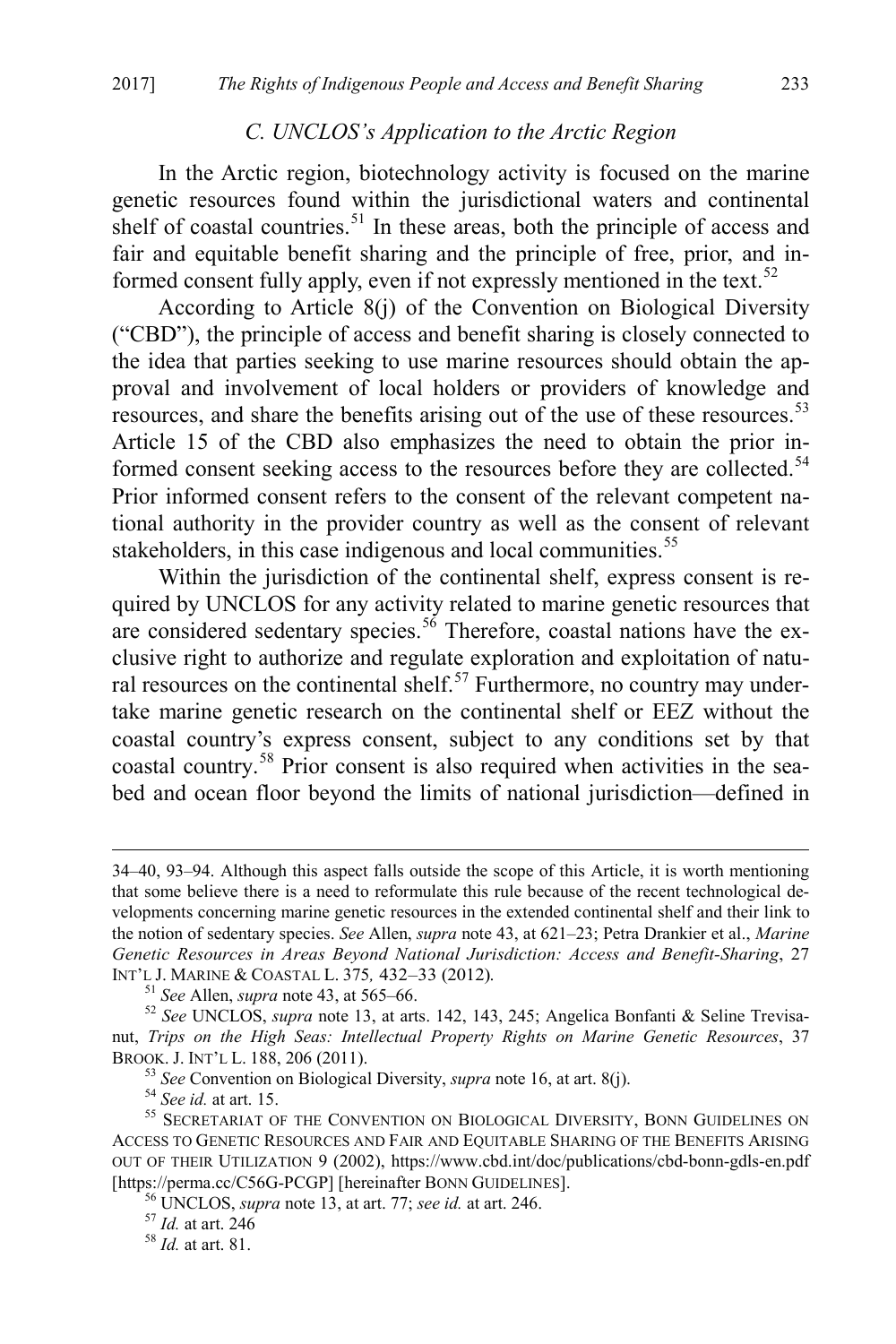UNCLOS as "the Area"—may result in exploitation of resources under the jurisdiction of that coastal country.<sup>[59](#page-12-0)</sup>

The majority of Arctic marine genetic resources, however, are to be found in the so-called Arctic Donut Hole (at the center of the Arctic Ocean), an area beyond the limits of any country's national jurisdiction, which includes the high seas as well as the seabed and ocean floor and subsoil thereof. In principle, there is no application of free, prior, and informed consent in areas beyond national jurisdiction since no country may exercise sovereignty.

The application of the principle of access and fair and equitable sharing of benefits involving bio-prospecting activities is less straightforward than that of consent because this is an issue not specifically addressed by UNCLOS.<sup>[60](#page-12-1)</sup> Countries take different positions on what legal regime should apply to genetic resources found in areas beyond any one country's national jurisdiction.<sup>[61](#page-12-2)</sup> Part XI of UNCLOS establishes the regime for the Area, and Article 135 explains that the obligations and rights in Part XI will not affect the legal status of superjacent waters to the Area.<sup>[62](#page-12-3)</sup> The regime for the high seas, established by Part VII of UNCLOS, allows countries to enjoy the freedom to conduct marine scientific research in the high seas, beyond the EEZ.[63](#page-12-4) Therefore, when these resources are to be found in the water column and are consequently subject to regulations applicable to the high seas, they can be exploited in accordance with the regime laid out in Part VII of UN- $CLOS<sup>64</sup>$  $CLOS<sup>64</sup>$  $CLOS<sup>64</sup>$ 

Indeed, it is worth noting that UNCLOS only mentions equitable benefit sharing with regard to the resources found in the Area and regulated in Part XI of UNCLOS, which grants authority over the exploitation of marine resources to the International Seabed Authority ("the Authority").<sup>[65](#page-12-6)</sup> This Part of UNCLOS also calls for the "equitable sharing of financial and other economic benefits derived from activities in the Area through any appropriate mechanism, on a non-discriminatory basis."[66](#page-12-7) However, owing to the timing of UNCLOS' negotiation, PART XI regulation only applies to "solid,

<span id="page-12-2"></span><span id="page-12-1"></span><span id="page-12-0"></span><sup>59</sup> *Id.* at art. 1(1); *see id.* at art. 142(2). <sup>60</sup> *See* Bonfanti & Trevisanut, *supra* note [52,](#page-11-8) at 190; Drankier et al., *supra* note [50,](#page-10-9) at 399, 404, 407–08.<br>
<sup>61</sup> See Scovazzi, *supra* not[e 3,](#page-2-5) at 20–21.<br>
<sup>62</sup> See UNCLOS, *supra* note 13, at art. 135.<br>
<sup>63</sup> Id. at sts. 87, 257.<br>
<sup>64</sup> Id. at Part VII.<br>
<sup>65</sup> Id. at arts. 153, 156, 157. The Authority has various regu

<span id="page-12-7"></span><span id="page-12-6"></span><span id="page-12-5"></span><span id="page-12-4"></span><span id="page-12-3"></span>responsible for managing and securing compliance with the common heritage of mankind regime set out in Part XI. *Id.* at arts. 153, 160.<br><sup>66</sup> *Id.* at art. 140.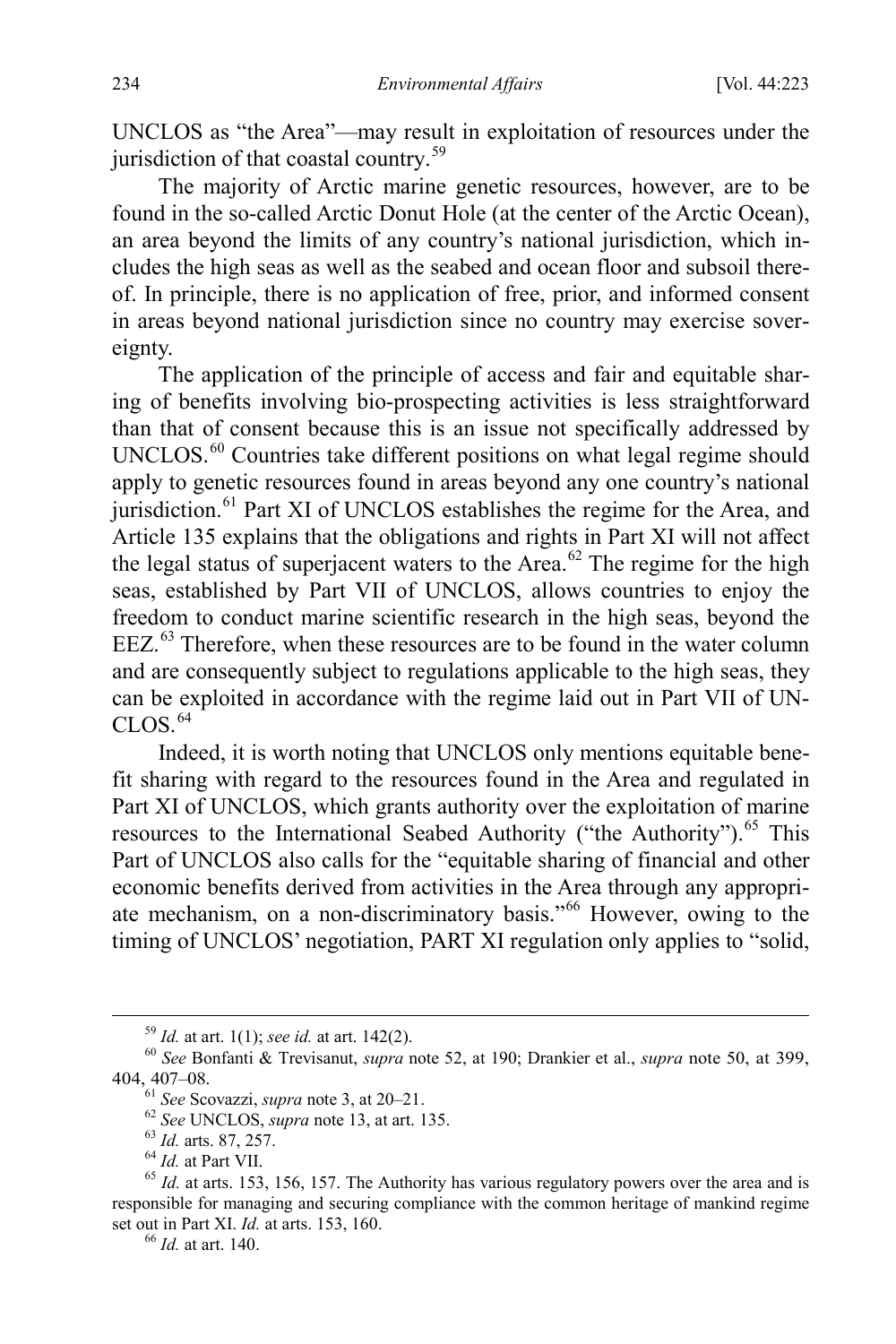liquid or gaseous mineral resources."<sup>[67](#page-13-1)</sup> In its present form, therefore, UN-CLOS provides no guidance regarding access to marine genetic resources or benefit sharing, since these resources and their associated benefits are not within the categories provided for in the Convention.

Nevertheless, and in spite of the precautions concerning the expansion of its mandate, the Authority still plays a significant role in scientific research management in the Area when it comes to the potential benefits of marine genetic resources located beyond national jurisdiction,<sup>[68](#page-13-2)</sup> since it has an impacte on their governance .<sup>[69](#page-13-3)</sup> Although applying the concept of "heritage of mankind" is complex, this opens up at least the possibility to consider the benefits of marine genetic resources under the category of "common concern<sup>"[70](#page-13-4)</sup>

<span id="page-13-0"></span>Given the limitations inherent in this narrow scope and the increasing need to update international regulation, regulation of resources in the Area has become the main subject of the debates of the United Nations Special Commission on Biological Diversity Beyond the Limits of National Jurisdiction ("the Special Commission") since its creation in 2006. On June 19, 2015, after ten years of virtual stalemate, the U.N. General Assembly adopted a resolution to develop a new agreement to protect marine biologi-

<span id="page-13-1"></span> $67$  *Id.* at art. 133. At the time UNCLOS was negotiated—the late 1970's and early 1980's—it was never anticipated that genetic resources could be explored and exploited in the way that they are currently. *See* U.N. CONVENTION ON THE LAW OF THE SEA, UNCLOS AT 30, at 2 (2012), http://www.un.org/depts/los/convention\_agreements/pamphlet\_unclos\_at\_30.pdf

<span id="page-13-2"></span><sup>[</sup>https://perma.cc/F9HV-V3KY].<br>
<sup>68</sup> *See* Scovazzi, *supra* not[e 3,](#page-2-5) at 13, 17, 19.<br>
<sup>69</sup> *See* INTERNATIONAL LAW AND GENETIC RESOURCES, *supra* note [5,](#page-2-4) at 218. Of particular note is the increasing interest shown by the Aut

<span id="page-13-4"></span><span id="page-13-3"></span><sup>&</sup>lt;sup>70</sup> U.N. Comm'n on Sustainable Dev., Div. of Sustainable Dev., Rep. of the Expert Group Meeting on Identification of Principles of International Law for Sustainable Development, Background Paper of the 4th Session of the Comm'n on Sustainable Dev., ¶¶ 83–84, (2012), http:// www.un.org/documents/ecosoc/cn17/1996/background/ecn171996-bp3.htm [https://perma.cc/7LZD-PTP3] [hereinafter Sustainable Development Report]; *see* Bonfanti & Trevisanut, *supra* note [52,](#page-11-8) at 197. Articles 136 of UNCLOS states that the "Area and its resources are the common heritage of mankind." UNCLOS, *supra* note [13,](#page-4-7) at art. 136. According to Article 137, States do not have sovereignty or jurisdiction in the Area, and "[a]ll rights in the resources of the Area are vested in mankind as a whole, on whose behalf the Authority shall act." *Id.* at art. 137. Further, the resources in the Area "are not subject to alienation." *Id.* This implies that resources in the Area are not susceptible of appropriation by any country, are under international management for peaceful purposes, and that the benefits of their exploitation must be shared among all countries. *See* Scovazzi, *supra* note [3,](#page-2-5) at 18 n.18. According to the U.N. Division of Sustainable Development, the concept of common concern refers to the common interest of humankind in matters of importance to the entire biosphere, that interest can no longer be considered under the competence of individual countries, but rather must be managed by the international community. Sustainable Development Report, *supra* note [70,](#page-13-0) at ¶ 83; *see* KERNAL BASLAR, THE CONCEPT OF THE COMMON HERITAGE OF MANKIND IN INTERNATIONAL LAW 82–103 (1998); DAVID HUNTER ET AL., INTERNATIONAL ENVIRONMENTAL LAW AND POLICY 451–59 (5th ed. 2015).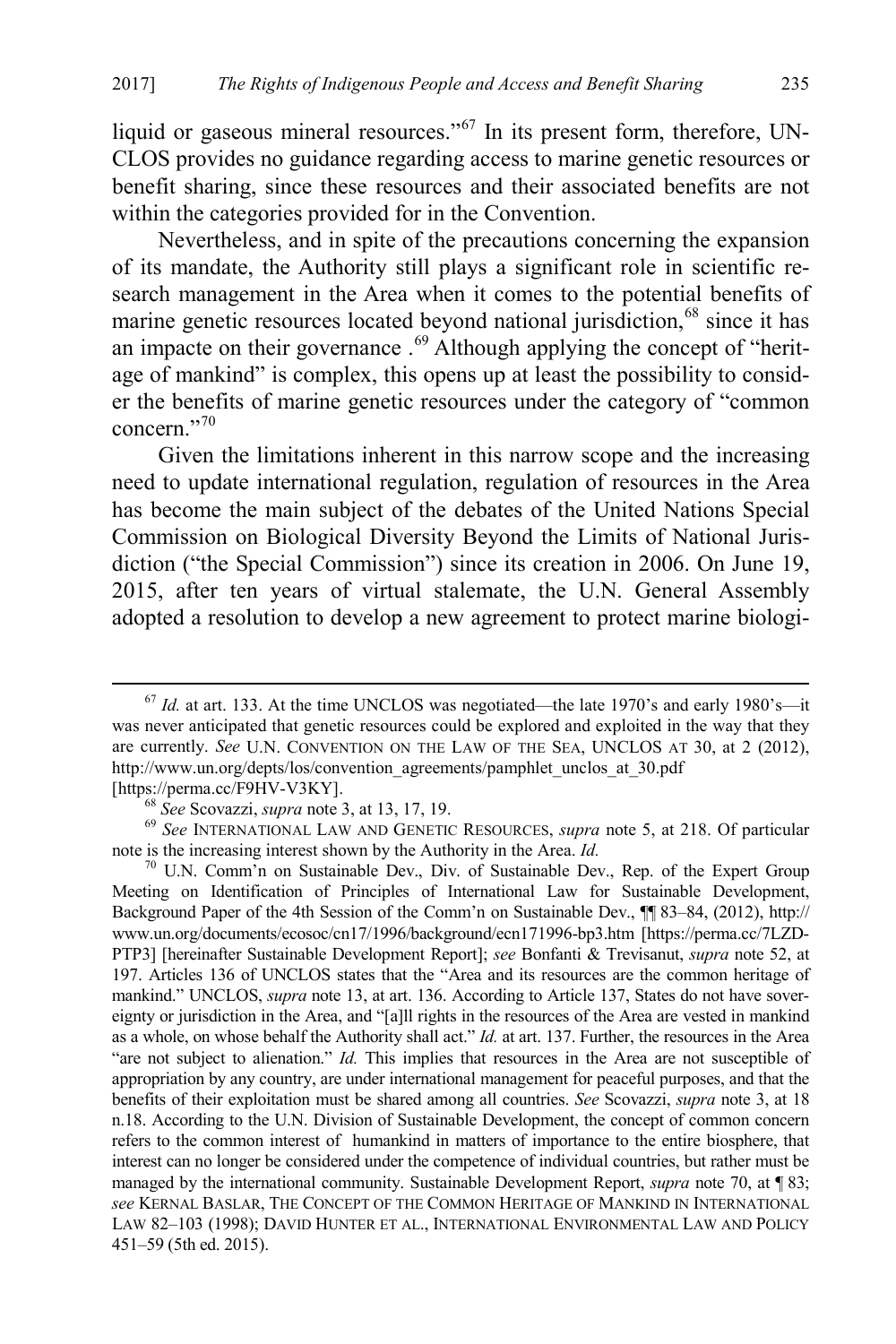<span id="page-14-2"></span>cal diversity in waters beyond national jurisdiction.<sup>[71](#page-14-3)</sup> A preparatory commission was set up to begin work in 2016 and is expected to report back to the Assembly by the end of  $2017<sup>72</sup>$  $2017<sup>72</sup>$  $2017<sup>72</sup>$ 

#### <span id="page-14-0"></span>II. OVERVIEW ON THE INTERACTION BETWEEN THE RIGHTS OF INDIGENOUS PEOPLES, ACCESS AND BENEFIT SHARING

# *A. Rights of Indigenous Peoples in International Law and the Right to Free, Prior and Informed Consent Regarding Access to Marine Genetic Resources*

<span id="page-14-1"></span>The framework of both the Indigenous and Tribal Peoples Convention ("ITPC"), adopted in 1989 by the International Labour Organization, ("ILO"), and the United Nations Declaration on the Rights of Indigenous Peoples ("UNDRIP"), adopted by the United Nations (U.N.) General Assembly in 2007, included the right of free, prior, and informed consent, and the principle of benefit sharing.<sup>[73](#page-14-5)</sup> The ITPC protects the rights of indigenous peoples to the natural resources on their lands and establishes procedures with which countries that retain ownership in such natural resources consult with indigenous peoples.<sup>[74](#page-14-6)</sup> This framework also invokes benefit sharing principles in connection with the indigenous peoples' rights to the protection of their cultural traditions, non-discrimination, the right to development, and in the context of large-scale investments in agricultural land that have an impact on their right to food.<sup>[75](#page-14-7)</sup>

<span id="page-14-4"></span>8XHT-G8EA].<br><sup>72</sup> G.A. Res. 69/292, *supra* not[e 71,](#page-14-2) at  $\P$  1(a).<br><sup>73</sup> *See* G.A. Res. 61/295, *supra* note [15,](#page-4-8) arts. 10, 11(2), 19, 28(1), 29(2), 32.2; ILO Conven-<br>tion, *supra* note 15, at arts. 2(1)(a), 15(2), 16(2).

<span id="page-14-3"></span> <sup>71</sup> G.A. Res. 69/292, ¶ 1 (June 19, 2015); *see* Elisa Morgera, *Do We Need a New Treaty to Protect Biodiversity in the Deep Seas?*, INT'L INST. SUSTAINABLE DEV.: SDG KNOWLEDGE HUB (Jan. 20, 2015) (highlighting the need for a new international agreement to address the issues presented by bio-prospecting in areas beyond national jurisdiction), http://sdg.iisd.org/commentary/ policy-briefs/do-we-need-a-new-treaty-to-protect-biodiversity-in-the-deep-seas/ [https://perma.cc/

<span id="page-14-6"></span><span id="page-14-5"></span><sup>&</sup>lt;sup>74</sup> *See* ILO Convention, *supra* not[e 15,](#page-4-8) at arts. 6(2), 15(2). Article 6 mandates that States "consult" with indigenous peoples when considering implementing "legislative or administrative measures that may affect [indigenous peoples] directly." *Id.* at art. 6(1)(a). These "consultations" should be conducted "with the objective of achieving agreement or consent to the proposed measures," including measures concerning the exploitation of resources under Article 15. *Id.* at arts. 6(2), 15. <sup>75</sup> *See* ILO Convention, *supra* note [15,](#page-4-8) at arts. 2(2)(b), 3(1), 5(a), 6(1)(c), 19; Comm. on

<span id="page-14-7"></span>World Food Security Forty-First Session: Making a Difference in Food Security and Nutrition, *Principles for Responsible Investment in Agriculture and Food Systems* 9, CFS 2014/41/4 Rev.1 (Oct. 13–18, 2014), http://www.fao.org/3/a-ml291e.pdf [https://perma.cc/PGT5-5NH6] ("Principle 7: Respect cultural heritage and traditional knowledge, and support diversity and innovation"); *see also* Margherita Brunori, *Principles on Responsible Investment in Agriculture and Food Systems: A (Very) Critical Analysis*, UNIV. OF EDINBURGH: BENELEX BLOG (May 21, 2015), http:// www.benelexblog.law.ed.ac.uk/2015/05/21/principles-on-responsible-investment-in-agriculture-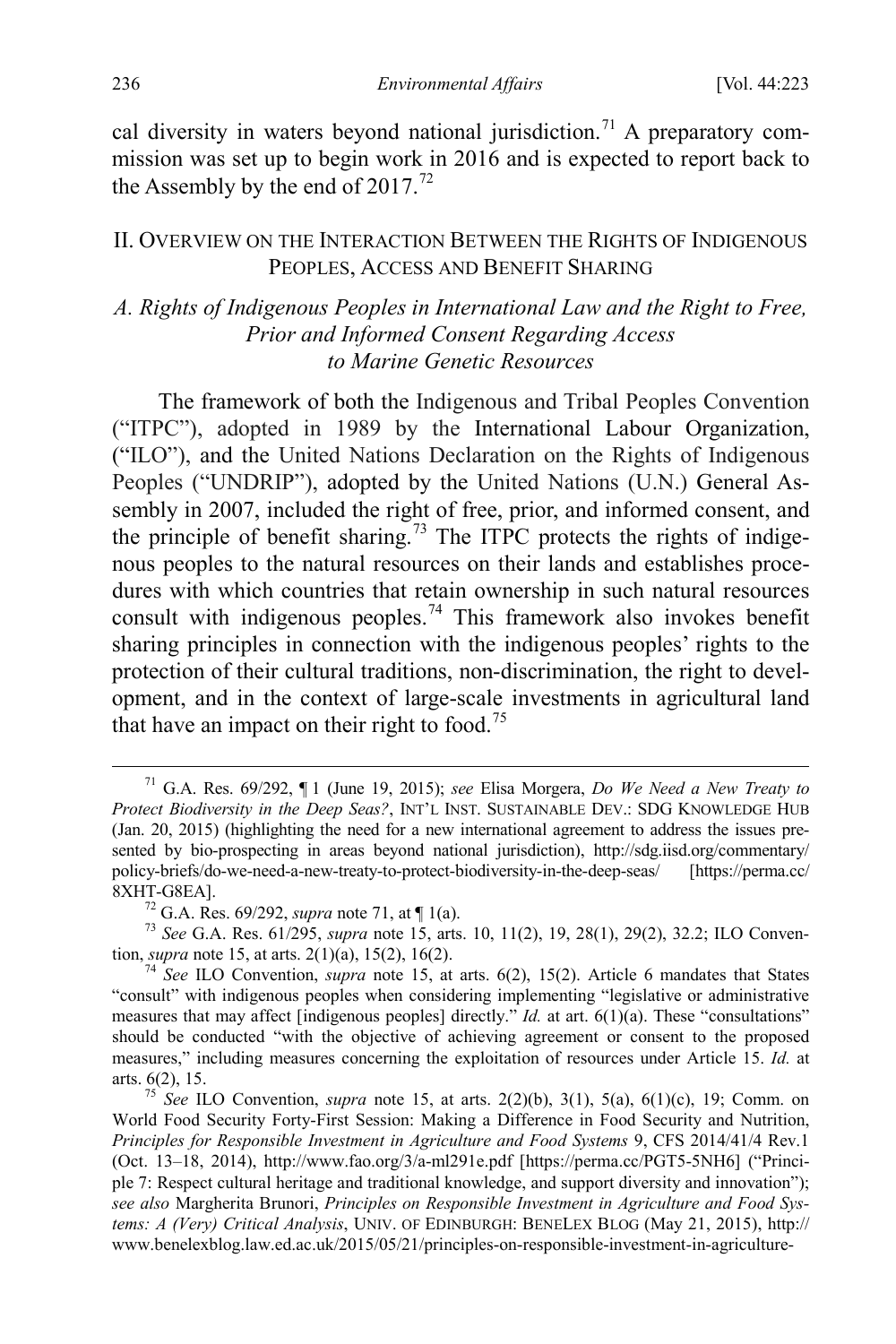<span id="page-15-8"></span>The consent of indigenous peoples, as outlined in these instruments, is understood to be free when there is no coercion or manipulation involved in obtaining it.[76](#page-15-0) Prior consent exists when it has been requested by the potential user of these resources sufficiently in advance of the action and respects the requirements for indigenous people's consultation processes.[77](#page-15-1) Finally, the consent is informed when sufficient information has been provided as to the nature, purpose, scope, duration, location, economic, social, cultural, and environmental impact of the project.<sup>[78](#page-15-2)</sup>

<span id="page-15-7"></span>Arctic indigenous peoples have a strong relationship with sea and seaice, as exemplified by the case of the Inuit, who have based their culture and common identity largely around these two natural resources.<sup>[79](#page-15-3)</sup> The ILO Convention and UNDRIP recognize indigenous people's rights over their land as well as over the resources in their ancestral domain, particularly as those resources are tied to their subsistence and traditional life, including those found on the coastal seas and sea-ice.

Article 14 of the ILO Convention recognizes indigenous peoples ownership of the land they occupy as well as lands they share and have "traditionally had access for their subsistence and traditional activities."[80](#page-15-4) The ILO Convention's Article 15 establishes indigenous peoples rights to "participat[ion] in the use, management and conservation" of natural resources on these lands.[81](#page-15-5) Although there is no specific or direct reference to coastal seas or sea-ice in the final Article 26 text, Article 25 of UNDRIP recognizes a right to "spiritual relationship[s] with ... waters and coastal seas."<sup>[82](#page-15-6)</sup>

<span id="page-15-6"></span><span id="page-15-5"></span><span id="page-15-4"></span>Declaration of Rights of Indigenous Peoples ("UNDRIP") Article 26 announced the "right to own,

and-food-systems-a-very-critical-analysis/ [https://perma.cc/552L-MLQZ] (discussing Principle 7's commitment to honoring cultural heritage within the context of benefit sharing).

<span id="page-15-0"></span> $\frac{76}{10}$  U.N. Econ. & Soc. Council, Permanent Forum on Indigenous Issues, Rep. of the International Workshop on Methodologies Regarding Free, Prior and Informed Consent and Indigenous Peoples,  $\P$ [23–24, 46(i), U.N. Doc. E/C.19/2005/3 (Feb. 17, 2005), https://www.humanrights.gov.au/sites/ default/files/content/social\_justice/conference/engaging\_communities/report\_of\_the\_international\_ workshop\_on\_fpic.pdf [https://perma.cc/NW86-BWFT] [hereinafter *Methodologies Report*].<br><sup>77</sup> *Id.* at ¶ 46.<br><sup>78</sup> *See id.* <sup>79</sup> TIMO KOIVUROVA ET AL., BACKGROUND PAPER: INDIGENOUS PEOPLES IN THE ARCTIC 17

<span id="page-15-3"></span><span id="page-15-2"></span><span id="page-15-1"></span><sup>(2008),</sup> http://arctic-transform.org/download/IndigPeoBP.pdf [https://perma.cc/Z9EH-4YJ6]. Inuit territory covers Canada, Alaska, Greenland, the coastal region of Chukotka in Russia, and parts of the Arctic Ocean and the northern Atlantic Ocean. INUIT CIRCUMPOLAR COUNCIL, A CIRCUMPOLAR INUIT DECLARATION ON SOVEREIGNTY IN THE ARCTIC § 1.1 (2009), http://inuit.org/fileadmin/ user\_upload/File/declarations/ICC\_Sovereignty\_Declaration\_2009\_pages.pdf [https://perma.cc/ NKE9-C6XH] [hereinafter ICC DECLARATION]. International soft law may consider portions of sea as part of indigenous peoples' territory. *See* G.A. Res. 61/295, *supra* note [15,](#page-4-8) at art. 26; Sumudu Atapattu, *Climate Change, Indigenous Peoples and the Arctic: The Changing Horizon of Interna*tional Law, 22 MICH. ST. INT'L L. REV. 377, 387–88 (2013).<br><sup>80</sup> ILO Convention, *supra* note [15,](#page-4-8) at art. 14(1).<br><sup>81</sup> Id. at art. 15(1).<br><sup>82</sup> G.A. Res. 61/295, *supra* note 15, at art. 25. Of note, the draft text of the Un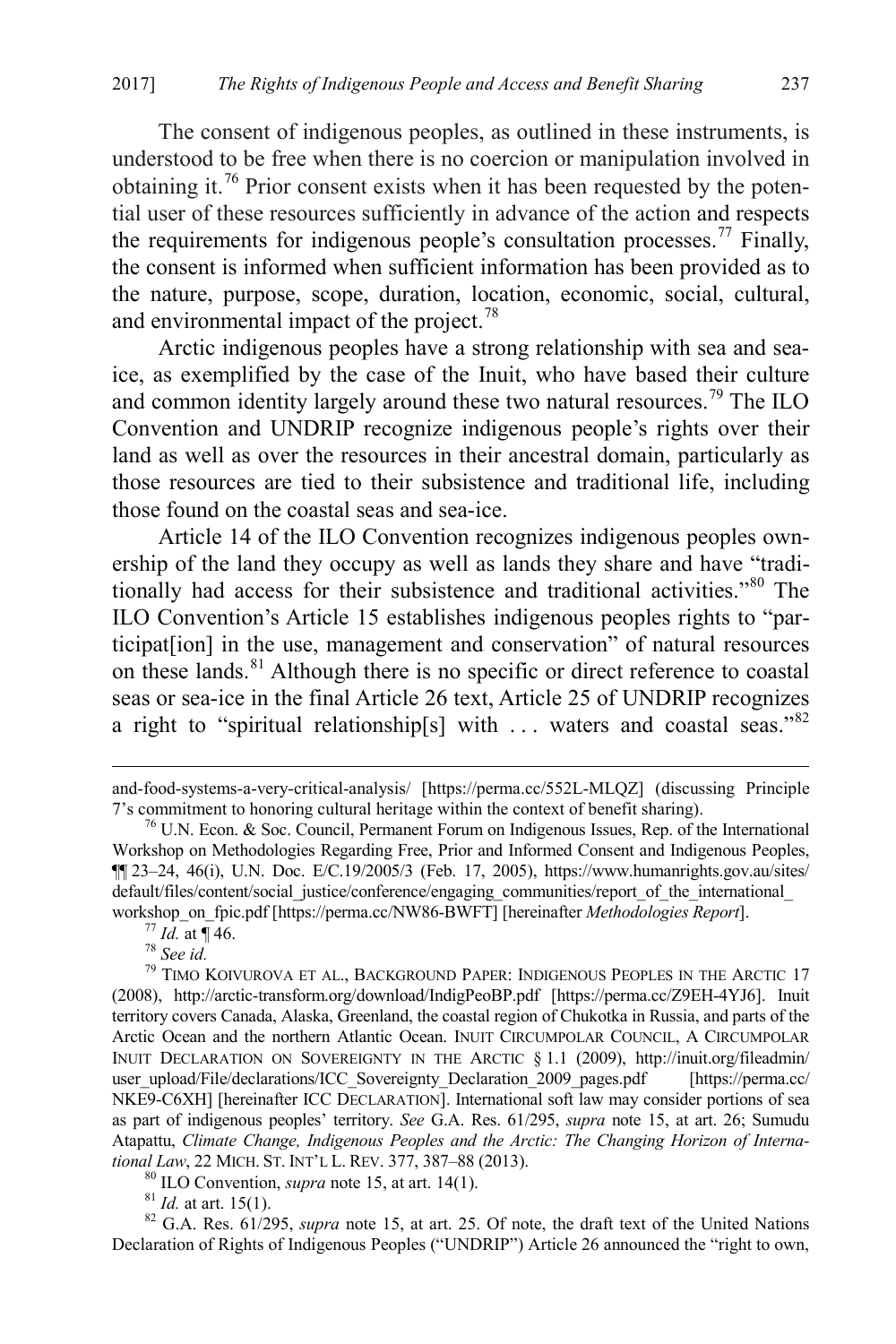Therefore, this framework strongly encourages policymakers to consider this inherent right to make use of marine resources in order to ensure that these communities are involved in the decision-making process linked to marine resources management.<sup>[83](#page-16-0)</sup>

Both the ILO and the UNDRIP have limited application in the case of bio-prospecting in the Arctic. Only two of the eight Arctic countries are parties to the ILO Convention.<sup>[84](#page-16-1)</sup> In fact few, mostly South American coun-tries, have so far ratified the ILO Convention.<sup>[85](#page-16-2)</sup> Sweden and Finland, being strongly involved in negotiations over land and natural resources with the Saami people, have so far refused to ratify the ILO Convention.<sup>[86](#page-16-3)</sup> The United States, Canada, and Russia have argued that it threatens or infringes up-on fundamental domestic legislation.<sup>[87](#page-16-4)</sup>

<span id="page-16-6"></span>Similarly, the UNDRIP is considered a soft law instrument and therefore it is not legally binding.<sup>[88](#page-16-5)</sup> The United States and Canada bitterly opposed

<span id="page-16-0"></span>SEA, INDIGENOUS PEOPLES, THEIR LIVELIHOODS AND FISHERY RIGHTS IN CANADA AND THE PHILIPPINES: PARADOXES, PERSPECTIVES AND LESSONS LEARNED 15, 47 (2010), http://www.un. org/depts/los/nippon/unnff\_programme\_home/fellows\_pages/fellows\_papers/capistrano\_0910\_phi lippines.pdf [https://perma.cc/YNB9-YXQB]; Svein Jentoft, *The Human Rights of Small-Scale Fishing People*, SAMUDRA REP., Nov. 2008, at 13, 14; Monica E. Mulrennan & Colin H. Scott, *Mare Nullius: Indigenous Rights in Saltwater Environments*, 31 DEV. & CHANGE 681, 699 (2000).

<span id="page-16-1"></span>*Mare Nullius: Indigenous Rights in Saltwater Environments*, 31 DEV. & CHANGE 681, 699 (2000). <sup>84</sup> *Ratifications of C169—Indigenous and Tribal Peoples Convention, 1989 (No. 169)*, INT'L LABOUR ORG.: NORMLEX, http://www.ilo.org/dyn/normlex/en/f?p=NORMLEXPUB:11300:0::NO:: P11300\_INSTRUMENT\_ID:312314 [https://perma.cc/623X-63AF] (out of the Arctic states, only Norway and Denmark, on behalf of Greenland, have ratified the ILO Convention). <sup>85</sup> *Id.* The other countries that have ratified the ILO Convention are Argentina, Bolivia, Brazil,

<span id="page-16-2"></span>Central African Republic, Chile, Columbia, Costa Rica, Dominica, Ecuador, Fiji, Guatemala, Honduras, Mexico, Nepal, Netherlands, Nicaragua, Paraguay, Peru, Spain, and Venezuela. *Id.* <sup>86</sup> *See* James Anaya (Special Rapporteur on the Rights of Indigenous Peoples), *The Situation of* 

<span id="page-16-3"></span>*the Sami People in the Sápmi Region of Norway, Sweden and Finland,*¶¶ 26, 31, 38, U.N. Doc. A/HRC/18/35/Add.2 (June 6, 2011), http://www.ohchr.org/Documents/Issues/IPeoples/SR/A-HRC-18-35 en.pdf [https://perma.cc/KK8N-TPBA].

<span id="page-16-5"></span><span id="page-16-4"></span><sup>87</sup> See KOIVUROVA ET AL., *supra* note [79,](#page-15-7) at 23. **88** *See id.*; Tara Ward, *The Right to Free, Prior, and Informed Consent: Indigenous Peoples' Ree id.*; Tara Ward, *The Right to Free, Prior, and Informed Consent: Ind Participation Rights Within International Law*, 10 NW. J. INT'L HUM. RTS. 54, 58 (2011). Although few soft law instruments do it expressly, some soft law instruments and institutions have supported the right of free, prior, and informed consent of indigenous peoples. For example the resolutions of the U.N. Human Rights Committee, the Committee on Economic, Social and Cultural Rights, and particularly the U.N. Permanent Forum on Indigenous Issues have to be mentioned. *See* Ward, *supra*, at 56, 61. From a regional approach, particularly the Inter-American Commission for Human Rights must be considered as well as the African Commission on Human and Peoples' Rights. *Id.* at 66. Being a Declaration adopted by the U.N. General Assembly,

develop, control and use the lands and territories, including the total environment of the lands, air, waters, coastal seas, sea-ice, flora and fauna and other resources which they have traditionally owned or otherwise occupied or used." U.N. Econ. & Soc. Council, Comm'n on Human Rights, Rep. of the Sub-Commission on Prevention of Discrimination and Protection of Minorities on its Forty-Sixth Session, art. 26, U.N. Doc. E/CN.4/1995/2, E/CN.4/Sub.2/1994/56, Annex (Oct. 28, 1994), http://ap.ohchr.org/documents/alldocs.aspx?doc\_id=440 [https://perma.cc/2AHW-AD3Z] (from the link provided, navigate to the first document, and select language in the left column). <sup>83</sup> *See* ROBERT CHARLES G. CAPISTRANO, DIV. FOR OCEAN AFFAIRS & THE LAW OF THE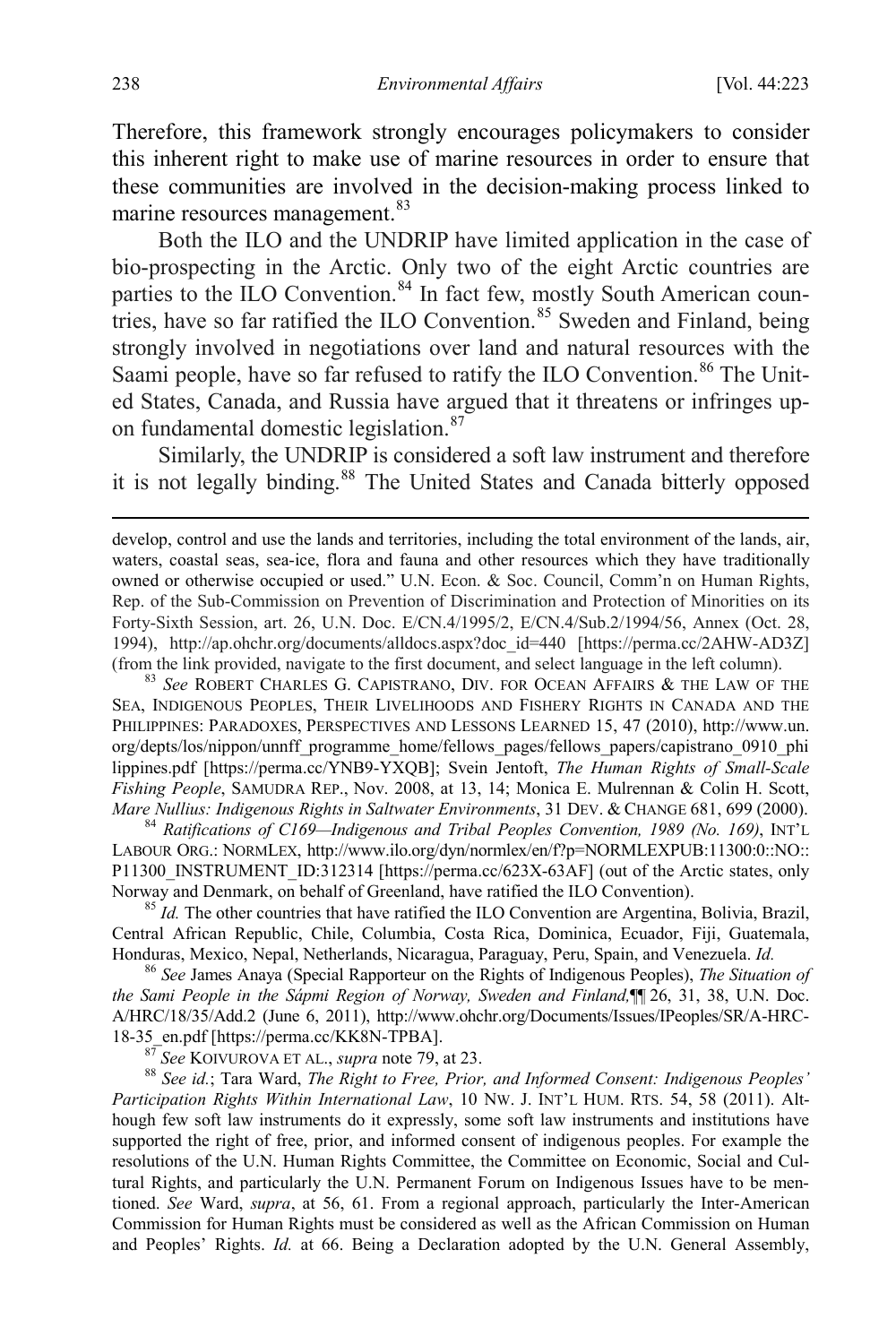approval of UNDRIP in 2007, but both countries reviewed their initial posi-tions and finally supported and fully endorsed the Declaration in 2010.<sup>[89](#page-17-0)</sup>

Notwithstanding these constraints, the requirement of free, prior, and informed consent is recognized by the ILO and UNDRIP and should be applied when granting access to marine genetic resources for exploration and exploitation and to the traditional knowledge associated to with those resources. Such application must be considered either by directly claiming access to the resources according to the provisions of national law to carry out biotechnology activities, or by calling for consultations with the interested actors for the purpose of obtaining their consent. In either case, the free, prior, and informed consent of the indigenous peoples is required in order to guarantee respect for their rights pertaining to economic, social, and cultural development. [90](#page-17-1)

<span id="page-17-3"></span>Therefore, requiring prior, free, and informed consent is a determinative principle that should guide any authorization procedure to operate in the lands, and with the resources, of indigenous peoples. As some authors argue, this procedure strongly requires "good faith and culturally appropriate consultation procedures" and affects the exploration or exploitation of any resources within the lands of indigenous peoples or any actions that would impact the traditional use of their resources.<sup>[91](#page-17-2)</sup>

<span id="page-17-4"></span>UNDRIP was not subject to ratification and does not impose legal obligations on the countries. *See id.* at 59. UNDRIP has relevance, however, because it may reflect obligations for the countries under existing customary law or of general principles, as recognized by the International Court of Justice. INT'L LABOUR STANDARDS DEP'T, ILO STANDARDS AND THE UN DECLARATION ON THE RIGHTS OF INDIGENOUS PEOPLES 2 n.4 (2007), http://www.ilo.org/wcmsp5/groups/public/— ed\_norm/---normes/documents/publication/wcms\_100792.pdf [https://perma.cc/5BRP-SYUX]. It could also serve as a basis for the development of new internationals norms in the future if there is a States' consistent practice. *See* Ward, *supra*, at 58, 66. *b See Canada's Statement of Support on the United Nations Declaration on the Rights of support on the United Nations Declaration on the Rights of* 

<span id="page-17-0"></span>*Indigenous Peoples*, INDIGENOUS & N. AFFAIRS CAN. (July 30, 2012), https://www.aadncaandc.gc.ca/eng/1309374239861/1309374546142 [https://perma.cc/EQ3N-6AV8]; U.S. DEP'T OF STATE, ANNOUNCEMENT OF U.S. SUPPORT FOR THE UNITED NATIONS DECLARATION ON THE RIGHTS OF INDIGENOUS PEOPLES 1 (2010), http://www.achp.gov/docs/US%20Support%20for%20 Declaration%2012-10.pdf [HTTPS://PERMA.CC/P57T-QQX2]; *see also* U.N. Econ. & Soc. Council, Permanent Forum on Indigenous Issues, *Report on the Fifteenth Session*, ¶ 18, U.N. Doc E/2016/43- E/C.19/2016/11 (2016), http://www.un.org/esa/socdev/unpfii/documents/2016/15th-session/Report\_ of the Permanent Forum\_15th\_Session\_unedited.pdf [https://perma.cc/78UJ-HGZU] (noting the "endorsement by Canada of the United Nations Declaration" and recognizing it as full participa-

<span id="page-17-1"></span><sup>&</sup>lt;sup>50</sup> A. Pigrau Solé et al., *Union Européenne et Droits des Peuples Autochtones de l'Arctique: Terres, Ressources et Consentement*, *in* PEUPLES AUTOCHTONES ET INTÉGRATIONS RÉGIONALES, RÉSEAU THÉMATIQUE PLURIDISCIPLINAIRE BIODISCEE, CNRS INEE (Nathalie Herve-Fournereau ed., forthcoming 2017).

<span id="page-17-2"></span><sup>&</sup>lt;sup>91</sup> ELISA MORGERA ET AL., UNRAVELING THE NAGOYA PROTOCOL: A COMMENTARY ON THE NAGOYA PROTOCOL ON ACCESS AND BENEFIT-SHARING TO THE CONVENTION ON BIOLOGICAL DIVERSITY 150 (2014); *see* Ward, *supra* not[e 88,](#page-16-6) at 64.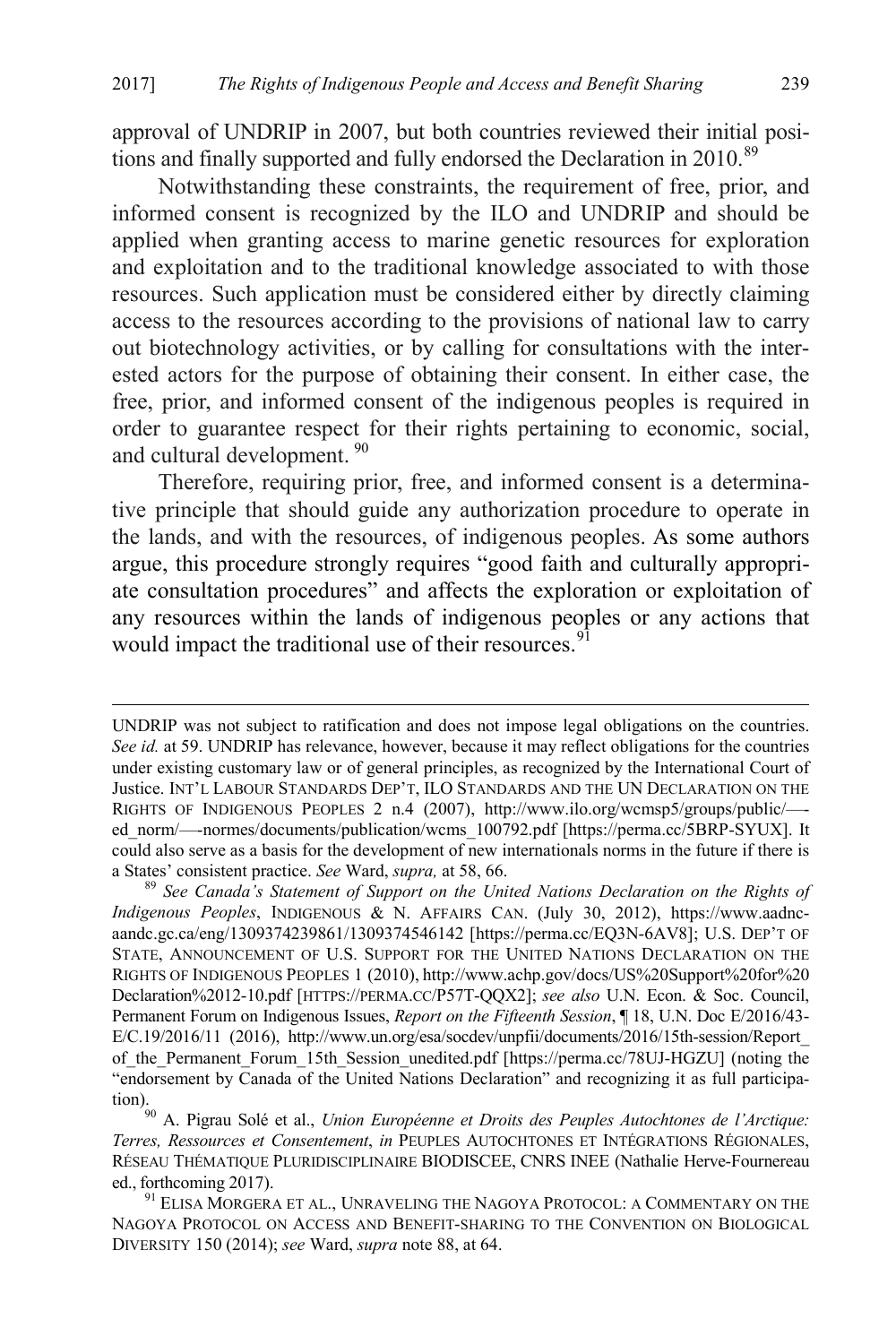#### *B. The ILO Convention on Indigenous and Tribal Peoples*

The framework of the ILO Convention states very little about free, prior, and informed consent, primarily focusing on the rights of consultation and participation. Article 16 is the sole article that expressly mentions the free and informed consent of indigenous people.<sup>[92](#page-18-0)</sup> Under Article 16, the consent requirement only applies to necessary relocation of indigenous communities as a safeguard to prevent displacement.<sup>[93](#page-18-1)</sup>

In contrast, Article 6 of the ILO Convention refers to a general obligation to consult with indigenous peoples before a government takes legislative or administrative action.<sup>[94](#page-18-2)</sup> This consultation requirement applies whether the regulations are applied at the state or national level. To satisfy this requirement, governments must engage in "in good faith and in a form appropriate to the circumstances" seeking to obtain consent or agreement.<sup>[95](#page-18-3)</sup>

Although a government is required to consult with indigenous peoples, it is not required to obtain their consent. Rather, what is required is a consultation process that might lead to the achievement of this consent. In this way, the ILO provides that indigenous people have an opportunity to influence the decision-making process. The consultation required by the ILO is an administrative process that might be conducted according to the local indigenous peoples' laws and practices and is presented as the compulsory procedure in any restriction of rights to land and resources.<sup>[96](#page-18-4)</sup> The ILO Convention also imposes consultation procedures in circumstances when the country owns minerals, the subsurface, or other resources.<sup>[97](#page-18-5)</sup>

In detailing this principle, the ILO Convention sets out the right of indigenous peoples to participate in the formulation, application and evaluation of national and regional development plans that may directly affect them.[98](#page-18-6) The ILO Convention also provides a right to decide their own priorities as well as the right to participate in using the natural resources on their lands.<sup>[99](#page-18-7)</sup> That means that indigenous people may not only influence natural

<span id="page-18-3"></span><span id="page-18-2"></span><span id="page-18-1"></span><span id="page-18-0"></span><sup>&</sup>lt;sup>92</sup> See ILO Convention, *supra* note [15,](#page-4-8) at art. 16(2).<br><sup>93</sup> Id.<br><sup>94</sup> Id. at art. 6(1)(a).<br><sup>95</sup> Id. at art. 6(2).<br><sup>95</sup> Fergus MacKay, *Indigenous Peoples' Right to Free, Prior and Informed Consent and the World Bank's Extractive Industries Review*, SUSTAINABLE DEV. L. & POL'Y, Summer 2004, at 43, 49. 97 *See* ILO Convention, *supra* note [15,](#page-4-8) at arts. 15(2), 17(2). The Convention stipulates that

<span id="page-18-5"></span><span id="page-18-4"></span>governments "shall establish or maintain procedures through which they shall consult these peoples . . . before undertaking or permitting any programs for the exploration or exploitation of such resources pertaining to their lands." *Id.* at art. 15(2). Stating further, "whenever consideration is being given to their capacity to alienate their lands or otherwise transmit their rights outside their own community." *Id.* at 17(2).<br><sup>98</sup> *See id.* at art. 7.<br><sup>99</sup> *Id.* at arts. 7(1), 15(1).

<span id="page-18-7"></span><span id="page-18-6"></span>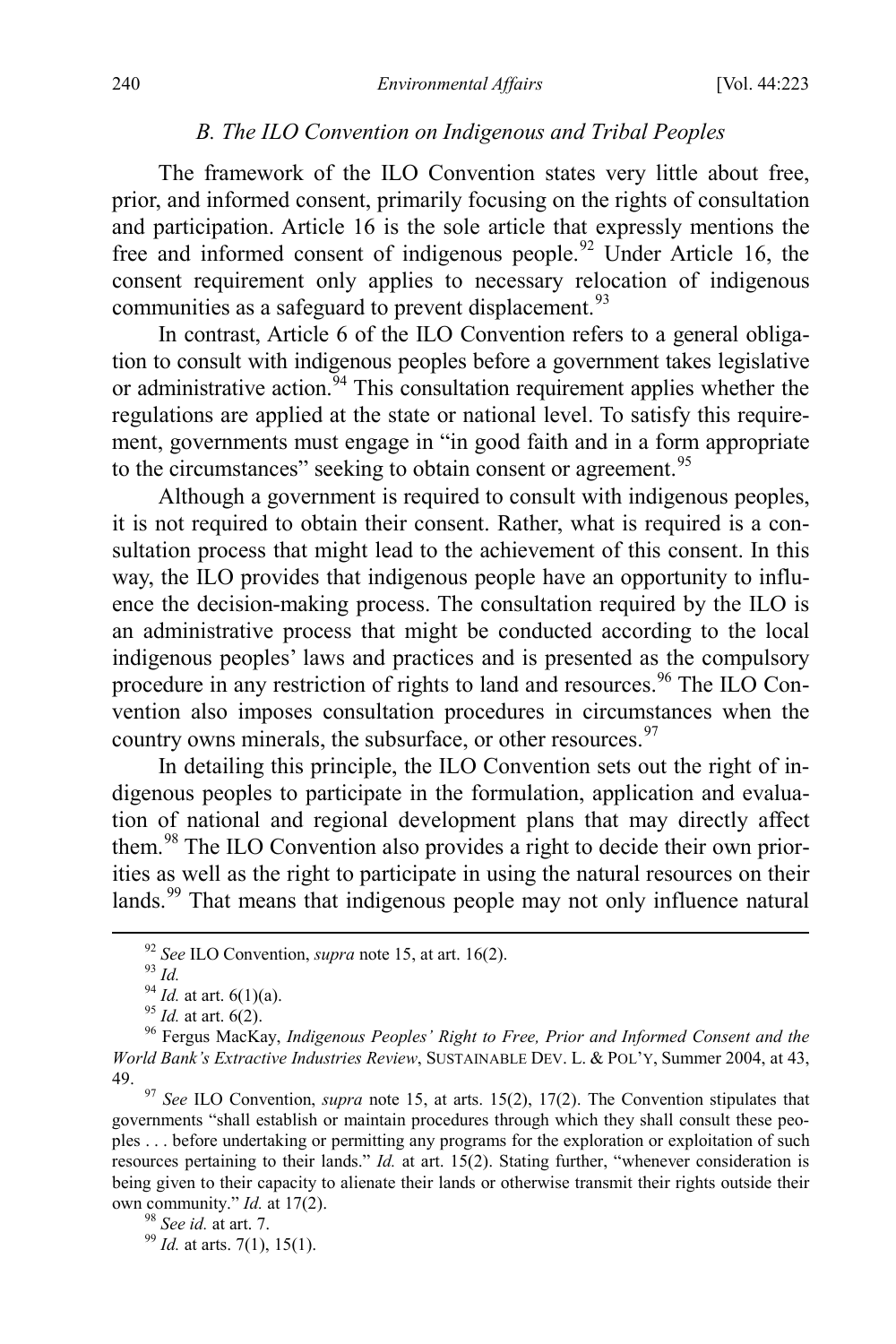resource exploration or exploitation projects, but also may actively participate on their development. Furthermore, the ILO Convention stipulates that countries have an obligation to establish consultation procedures with indigenous peoples before embarking on programs to explore and exploit these resources and that these communities should "wherever possible par-ticipate in the benefits of such activities."<sup>[100](#page-19-0)</sup>

# *C. The U.N. Declaration on the Rights of Indigenous Peoples*

Meanwhile, the UNDRIP recognizes in Article 31 the rights of indigenous peoples in a similar manner to the protections under the ILO Convention:

[T]o maintain, control, protect and develop their cultural heritage, traditional knowledge and traditional cultural expressions, as well as the manifestations of their sciences, technologies and cultures, including human and genetic resources, seeds, medicines, knowledge of the properties of fauna and flora, oral traditions, literatures, designs, sports and traditional games and visual and per-forming arts.<sup>[101](#page-19-1)</sup>

To guarantee this protection, the UNDRIP refers specifically to the principle of prior, free, and informed consent at different moments. Article 19 stipulates generally that countries must engage in a good faith consultation process to achieve consent from indigenous peoples before taking government actions.[102](#page-19-2) From the same perspective, Article 32 calls for the principle of consent to be generally applied for "any project affecting their lands or territories and other resources" and instills the right of indigenous peoples to develop strategies and plans for the use of their resources and land.<sup>[103](#page-19-3)</sup> Furthermore, Article 10 requires consent in situations involving the relocation of indigenous communities, and Article 29 considers consent essential when dealing with the "storage or disposal of hazardous materials" in the territories of these indigenous peoples. [104](#page-19-4)

<span id="page-19-4"></span><span id="page-19-3"></span><span id="page-19-2"></span><span id="page-19-1"></span><span id="page-19-0"></span><sup>&</sup>lt;sup>100</sup> *Id.* at art. 15(2).<br><sup>101</sup> G.A. Res. 61/295, *supra* note [15,](#page-4-8) at art. 31.<br><sup>102</sup> *Id.* at art. 19.<br><sup>103</sup> *Id.* at art. 32(2).<br><sup>104</sup> *Id.* at arts. 10, 29(2). Of note, the Inuit Circumpolar Council's Declaration of So in the Arctic, signed in 2009, prioritizes the rights of the Inuit "to freely determine our political status, freely pursue our economic, social, cultural and linguistic development, and freely dispose of our natural wealth and resources." ICC DECLARATION, *supra* note [79,](#page-15-7) at § 1.4. Referring to the rights recognized by the UNDRIP, the Declaration of Sovereignty expressly mentions "the right [of the Inuit] to own, use, develop and control our lands, territories and resources and the right to ensure that no project affecting our lands, territories or resources will proceed without our free and informed consent." *Id.*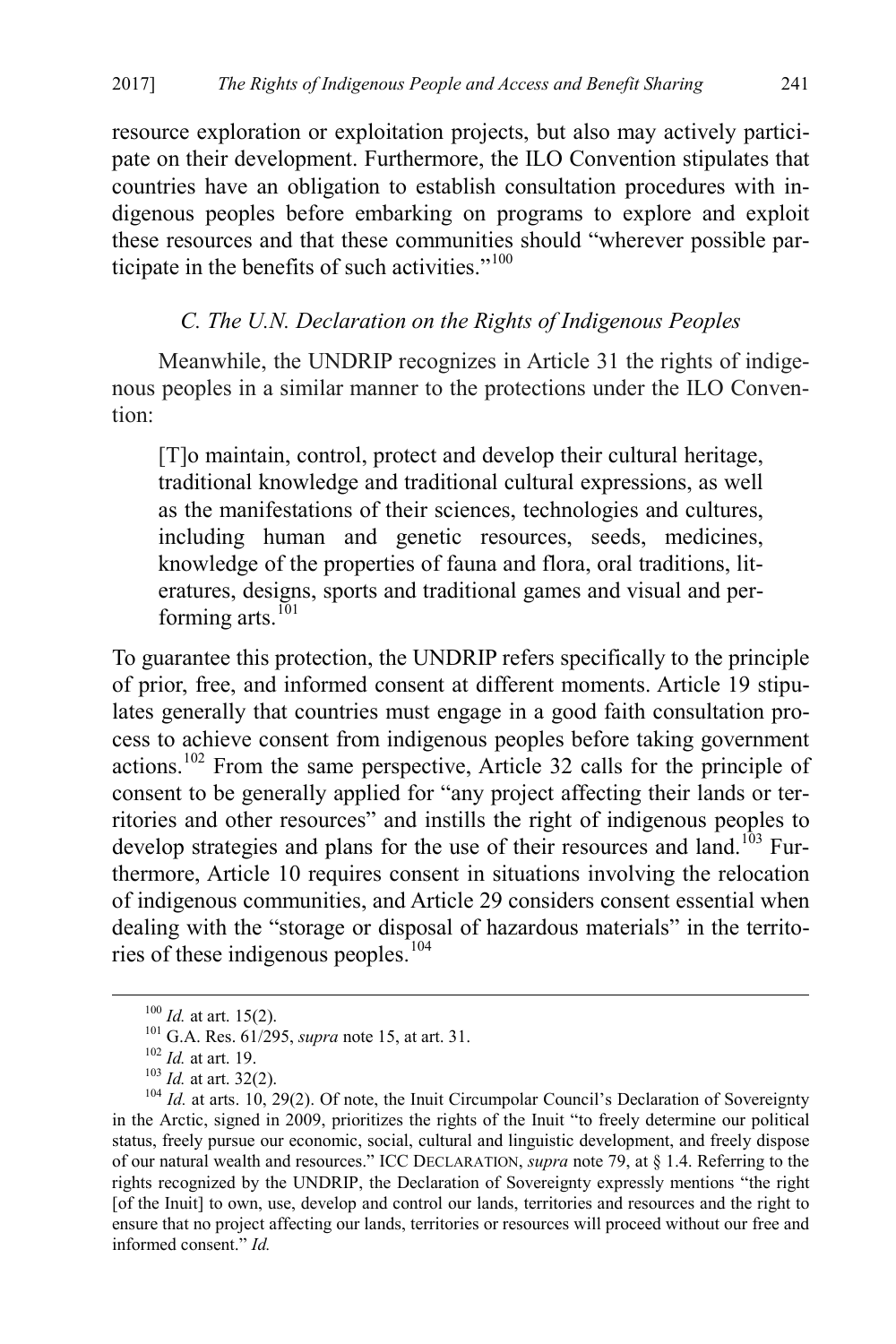Consent is specifically required before a country adopts certain measures, and its absence might entail a "just, fair and equitable compensa-tion" for land and resources used or taken without consent.<sup>[105](#page-20-1)</sup> The international courts have upheld that the exploitation of natural resources tied to the survival of the indigenous people may not be jeopardized by major developments or investments projects and requires effective participation and consent of the affected community.<sup>[106](#page-20-2)</sup>

The UNDRIP also refers in general terms to the related indigenous peoples' right to participate in the "political, economic, social and cultural" life of the country and have a role in the decision-making involving any issues that may impact their rights.<sup>[107](#page-20-3)</sup> In particular, Article 27 stipulates that governments must establish "a fair, independent, impartial, open and transparent process" for formal judgments regarding land matters that takes the customs and laws of indigenous peoples into consideration.<sup>[108](#page-20-4)</sup>

The UNDRIP also takes account of the obligation to adopt particular measures in consultation with indigenous peoples in a number of provisions, but only specifies that consultation must be carried out in order to obtain their free, prior, and informed consent in few sections.[109](#page-20-5) While drafted in terms of reaching an agreement or obtaining consent, using the terms prior, free, and informed illustrate how the consultation should be carried out. But the indigenous community has an absolute right to veto the adoption of the measure. Nevertheless, these considerations apply to all the provisions that deal with consultation and not just those that specifically include the expression "in order to obtain their free, prior and informed consent."<sup>[110](#page-20-6)</sup>

<span id="page-20-0"></span>

<span id="page-20-2"></span><span id="page-20-1"></span><sup>&</sup>lt;sup>105</sup> G.A. Res. 61/295, *supra* note [15,](#page-4-8) at art. 28(1).<br><sup>106</sup> *See* Ctr. for Minority Rights Dev. v. Kenya, Communication 276/2003, Afr. Comm'n on Human & Peoples' Rights [Afr. Comm'n H.P.R.], ¶ 291, (Nov. 25, 2009), http://www.achpr.org/ files/sessions/46th/comunications/276.03/achpr46\_276\_03\_eng.pdf [https://perma.cc/6AUB-ZCGM] (holding that if the State undertakes "any development or investment projects that would have a major impact within the Endorois territory, the State has a duty to not only consult with the community, but also to obtain their free, prior, and informed consent, according to their customs and traditions"); Saramaka People v. Suriname, Preliminary Objections, Merits, Reparations, and Costs, Judgment, Inter-Am. Ct. H.R. (ser. C) No. 172, ¶¶ 134–137 (Nov. 28, 2007) (concluding that the Saramaka people had the right a right to use the resources on their land and holding that "in addition to the consultation that is always required when planning development or investment projects

<span id="page-20-4"></span><span id="page-20-3"></span><sup>. . .</sup> the safeguard of effective participation . . . must be understood to additionally require the free, prior, and informed consent of the Saramakas"); *see also* Pigrau Solé et al., *supra* note [90,](#page-17-3) at 10 (discussing the case of the Saramaka people).<br>
<sup>107</sup> G.A. Res. 61/295, *supra* note [15,](#page-4-8) at art. 5; *see id.* at art. 18.<br>
<sup>108</sup> *Id.* at art. 27.<br>
<sup>109</sup> *See id.* at arts. 15(2), 36(2), 38.<br>
<sup>110</sup> G.A. Res. 69/2, ¶ 20 (Se

<span id="page-20-5"></span>

<span id="page-20-6"></span>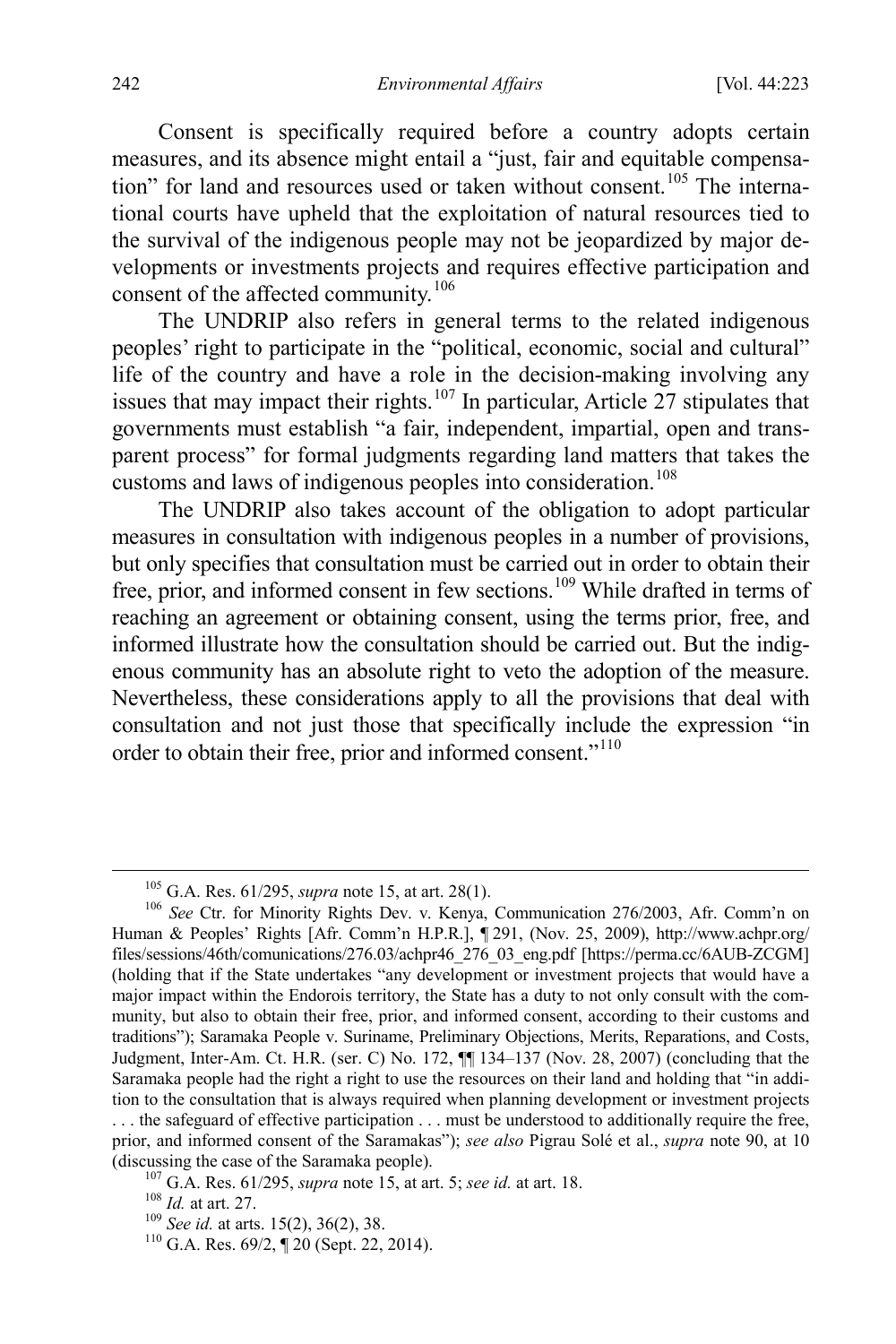# <span id="page-21-0"></span>III. FREE, PRIOR, AND INFORMED CONSENT AND ACCESS TO MARINE GENETIC RESOURCES IN THE LEGAL INTERNATIONAL BIODIVERSITY REGIME

From the perspective of protecting biodiversity, there are two important international instruments: the Convention on Biological Diversity ("CBD"), signed in Rio de Janeiro in 1992, and the Nagoya Protocol on Access to Genetic Resources and the Fair and Equitable Sharing of Benefits Arising from their Utilization of 2010 ("Nagoya Protocol" or "the Protocol").<sup>[111](#page-21-1)</sup> These instruments deal directly with the fair and equitable participation of indigenous peoples in the benefits deriving from the commercial exploitation of genetic resources as well as free, prior, and informed consent.

Although the exploration and use of marine genetic resources promises potential socioeconomic benefits for biotechnology companies, questions of justice and fairness remain when such activities affect Arctic indigenous populations.[112](#page-21-2) The role of the indigenous communities is key to ensuring that the benefits derived from the exploitation of genetic resources are shared fairly and equitably and that the traditional knowledge and values of these peoples are respected.<sup>[113](#page-21-3)</sup>

<span id="page-21-5"></span>Article 1 of the CBD guarantees the interests of indigenous populations by recognizing the principle of access and fair and equitable benefit sharing of genetic resources.<sup>[114](#page-21-4)</sup> This concept relates to how and to what extent genetic resources can be accessed and how the benefits derived from the commercial exploitation of genetic resources should be shared between those who utilize the resources and those who provide them in a way that is

<sup>&</sup>lt;sup>111</sup> See Convention on Biological Diversity, *supra* note 16; Nagoya Protocol, *supra* note 16.<br><sup>112</sup> See Atapattu, *supra* not[e 79,](#page-15-7) at 381; Janis Geary et al., *Access and Benefits Sharing of Genetic* 

<span id="page-21-2"></span><span id="page-21-1"></span>*Resources and Associated Traditional Knowledge in Northern Canada*, 72 INT'L J. CIRCUMPOLAR HEALTH 21,351, 21,357 (2013). A study on the indigenous peoples of northern Canada revealed multiple examples of irregular activities in carrying out research that had a direct effect on these communities. *See* MICHAEL SAINI, A SYSTEMATIC REVIEW OF WESTERN AND ABORIGINAL RESEARCH DE-SIGNS: ASSESSING CROSS-VALIDATION TO EXPLORE COMPATIBILITY AND CONVERGENCE 5, 7 (2012), http://www.nccah-ccnsa.ca/Publications/Lists/Publications/Attachments/54/review\_research\_ designs web.pdf [https://perma.cc/TK93-7MEQ]. For example, drilling activities may have a significant impact on biological processes and might affect the specific socio-economic status and culture of indigenous communities. See Atapattu, supra note 79, at 381.

<span id="page-21-3"></span><sup>&</sup>lt;sup>113</sup> Elisa Morgera & Elsa Tsioumani, *The Evolution of Benefit Sharing: Linking Biodiversity and Community Livelihoods*, 19 REV. OF EURO. COMP. & INT'L ENVTL. L. 150, 162, 173 (2010). Benefits can be classified according to the time when they accrue, e.g., start-up benefits, process benefits, product benefits, or the kind of benefit, e.g., "monetary, software or hardware benefits, moral benefits such as recognition in publications or 'relation' benefits such as establishing or entering networks . . . ." Conference of the Parties to the Convention on Biological Diversity, *Synthesis of Case-Studies on Benefit Sharing*, ¶¶ 66–67, U.N. Doc. UNEP/CBD/COP/4/Inf.7 (May 4, 1998), https://www. cbd.int/doc/meetings/cop/cop-04/information/cop-04-inf-07-en.pdf [https://perma.cc/RV5N-5C29] [hereinafter *Benefit Sharing Case Studies*]. 114 *See* Convention on Biological Diversity, *supra* not[e 16,](#page-5-5) at art. 1.

<span id="page-21-4"></span>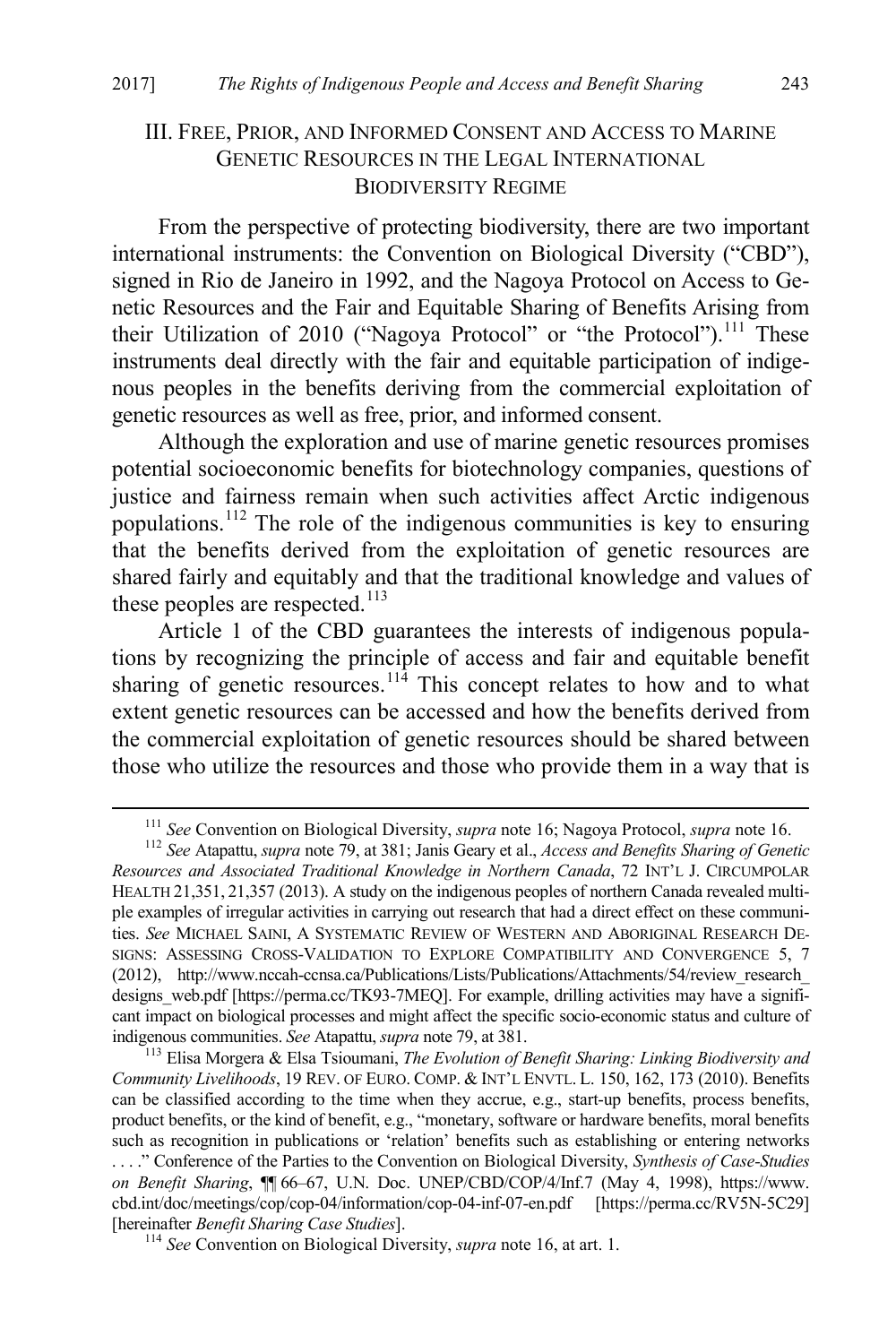fair and equitable. How fair and equitable this division should be is not clear, which presented challenges for the Conference of the Parties to the Convention on Biological Diversity.<sup>[115](#page-22-0)</sup>

<span id="page-22-6"></span>In short, the notion of benefit sharing is intended to address the concerns of developing countries regarding use of their natural wealth by industrialized nations. Benefit sharing seeks to guarantee broad access to resources, not only by biotechnology companies, and also that all parties using the resources share the benefits arising from their utilization. This mutuality affects any use of natural resources and any measure that may have a negative impact on the rights of indigenous peoples. [116](#page-22-1) Therefore, the CBD takes shape as an instrument that encourages sustainable use of genetic resources by the various actors involved and is grounded on the principle of free, prior, and informed consent.

#### *A. The Convention on Biological Diversity*

Most of the world's genetic resources are subject to the CBD, signed in Rio de Janeiro in 1992 and in force since 1993.<sup>[117](#page-22-2)</sup> The CBD includes useful elements for determining the scope of the concept of sharing the benefits arising from the exploitation of terrestrial and marine genetic resources. The CBD has some peculiarities concerning benefit sharing that must be considered.

Notably, Article 15 requires that parties obtain free, prior, and informed consent before accessing genetic resources.<sup>[118](#page-22-3)</sup> In obtaining consent under Article 15, countries may reference the Bonn Guidelines on Access to Genetic Resources and the Fair and Equitable Sharing of the Benefits Arising from their Utilization, adopted in April 2002 by the CBD.<sup>[119](#page-22-4)</sup> The Bonn Guidelines provide further detail on prior informed consent, stating "[e]lements of a prior informed consent system may include: (a) [c]ompetent authority(ies) granting or providing for evidence of prior informed consent; (b) [t]iming and deadlines; (c) [s]pecification of use; (d) [p]rocedures for obtaining prior informed consent; (e) [m]echanism for consultation of relevant stakeholders; (f) [p]rocess. $\cdot$ <sup>[120](#page-22-5)</sup> The Bonn Guidelines aim to guarantee that before users obtain

<span id="page-22-0"></span> <sup>115</sup> Bram De Jonge, *What Is Fair and Equitable Benefit-Sharing?*, 24 J. AGRIC., ENV'T & ETHICS 127, 128 (2011) (explaining the complexity of the concept of fair and equitable benefit sharing). The Conference of the Parties to the Convention on Biological Diversity noted that "[w]hether the sharing of benefits is 'fair and equitable' is a question that can only be answered after an in-depth analysis," and further, that the question "depends on the value system upon which the judgment is based." *Benefit Sharing Case Studies, supra* note 113, at  $\P$  39.

<span id="page-22-2"></span><span id="page-22-1"></span><sup>&</sup>lt;sup>116</sup> See Morgera & Tsioumani, *supra* not[e 113,](#page-21-5) at 160, 164.<br><sup>117</sup> See Convention on Biological Diversity, *supra* not[e 16,](#page-5-5) at arts. 2, 4, 15.<br><sup>118</sup> Id. at art. 15(5).<br><sup>119</sup> See BONN GUIDELINES, *supra* note [55,](#page-11-9) at III,

<span id="page-22-4"></span><span id="page-22-3"></span>

<span id="page-22-5"></span>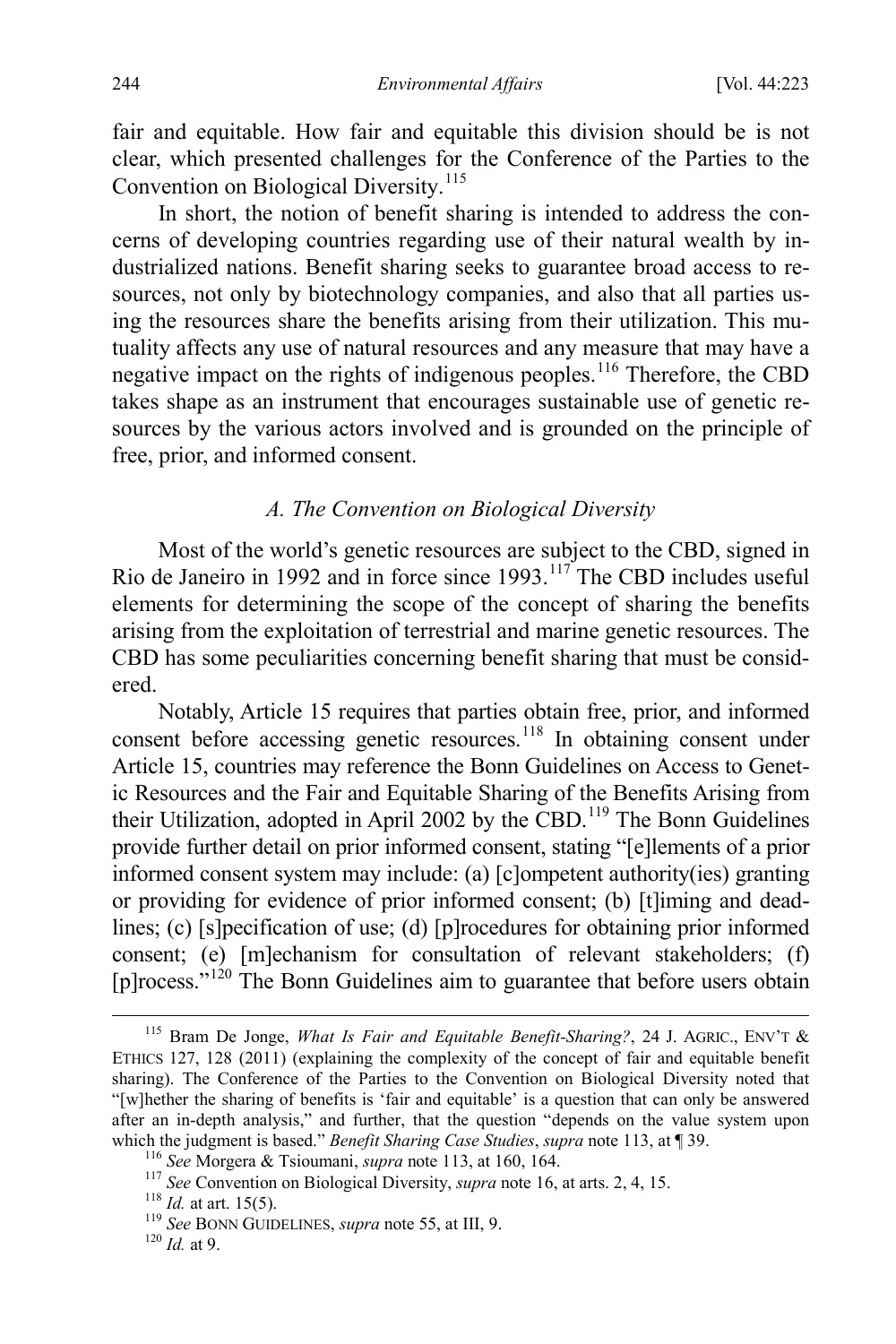access to genetic resources, those affected are informed about the potential uses planned so that they can make a fully informed decision.

The CBD works on the assumption that genetic resources are subject to the single national sovereignty of the country where they are located. Therefore, its scope is limited to the components of biological diversity within areas of national jurisdiction, leaving specific regulation up to each Arctic country.<sup>[121](#page-23-0)</sup> That explains why, for instance, Norway, Greenland, and, to some extent, Iceland, have adopted specific domestic regulation concern-ing access and benefit sharing, but Sweden and Denmark have not.<sup>[122](#page-23-1)</sup>

Only if "processes or activities," are controlled by a party to the CBD in the high seas or in the Area, such as marine research and bio-prospecting, those activities fall within the scope of the CBD.<sup>[123](#page-23-2)</sup> Therefore, in principle, resources found outside of national jurisdictions, both at the water column or the deep seabed, fall outside the scope of the CBD, unless the research or bio-prospecting activities are interpreted in a consistent manner with Part XII of UNCLOS. [124](#page-23-3) Under UNCLOS, Part XII establishes certain obligations for the countries to protect and preserve the marine environment, and Article 237 provides the basis to apply these pro-tections more broadly.<sup>[125](#page-23-4)</sup>

In this regard, Article 22 of the CBD maintains that the CBD should be applied consistent with UNCLOS, as far as the marine environment is concerned. [126](#page-23-5) The wording of the Nagoya Protocol's Preamble furthermore supports the inclusion of marine genetic resources in areas beyond national jurisdiction within the CBD's material scope, when it concerns "transboundary situations or for which it is not possible to grant or obtain prior informed consent."[127](#page-23-6)

The CBD only regulates relations between contracting parties, and does not consider the intervention of other parties, such as nongovernmental actors or indigenous communities. [128](#page-23-7) Accordingly, the Arctic region presents a singular challenge in that interested countries are both users and suppliers of marine genetic resources. In ordinary situations as-

<span id="page-23-1"></span><span id="page-23-0"></span><sup>&</sup>lt;sup>121</sup> *See* Convention on Biological Diversity, *supra* not[e 16,](#page-5-5) at art. 4(a).<br><sup>122</sup> *See Bi-Polar Disorder*, supra not[e 7,](#page-3-4) at 50–51; *Scramble for Arctic Resources*, *supra* note 32, at 143–44.

<span id="page-23-2"></span><sup>&</sup>lt;sup>123</sup> Convention on Biological Diversity, *supra* note [16,](#page-5-5) at art. 4(b); *see* Allen, *supra* not[e 43,](#page-10-0) at 652–53; Drankier et al., *supra* note 50, at 409.

<span id="page-23-3"></span><sup>&</sup>lt;sup>124</sup> See UNCLOS, *supra* not[e 13,](#page-4-7) at arts. 256, 257; Convention on Biological Diversity, *supra* note 16, at art. 4(b); Allen, *supra* note 43, at 639, 654.

<span id="page-23-4"></span><sup>&</sup>lt;sup>125</sup> See UNCLOS, *supra* not[e 13,](#page-4-7) at pt. XII, art. 237; Bonfanti & Trevisanut, *supra* note [52,](#page-11-8) at 208–10.<br><sup>126</sup> See Convention on Biological Diversity, *supra* note 16, at art. 22(2).

<span id="page-23-7"></span><span id="page-23-6"></span><span id="page-23-5"></span><sup>&</sup>lt;sup>127</sup> Nagoya Protocol, *supra* not[e 16,](#page-5-5) at  $2-4$ .<br><sup>128</sup> Convention on Biological Diversity, *supra* not[e 16,](#page-5-5) at art. 4; *see* De Jonge, *supra* not[e 115,](#page-22-6) at 142; Drankier et al., *supra* note [50,](#page-10-9) at 427–28.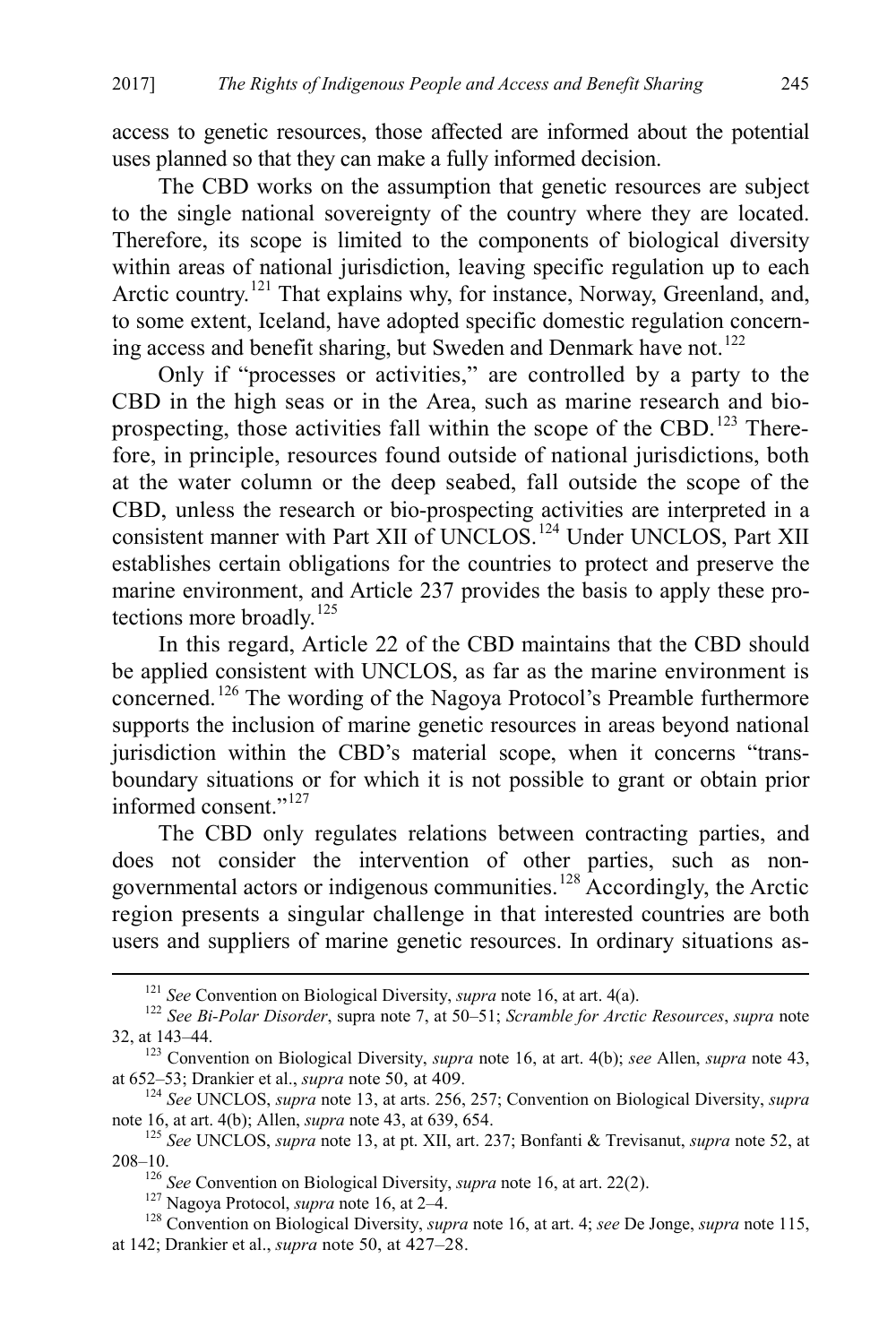sociated with the use of genetic resources, there tends to be a conflict between the developing countries that own and supply the resources and the developed countries that use or exploit them.<sup>[129](#page-24-0)</sup> Where parties represent both sides of the conflict as in the Arctic region, unique challenges arise.

Seeking to solve these practical difficulties, the Bonn Guidelines recognize this challenge and recommend that a benefit sharing system be de-veloped on a regional and national level.<sup>[130](#page-24-1)</sup> The challenge now is ensuring the fair and equitable sharing of the benefits with the indigenous peoples within the territory of those countries. Such consideration will guarantee the protection of their environmental, social and economic interests.

The CBD's Article 15 acknowledges a country's sovereign rights to determine access to genetic resources and establishes that parties have discretion in determining the appropriate way to take action with the goal of an equitable sharing structure.<sup>[131](#page-24-2)</sup> Article 15 does grant the right to the sovereign country—not to the indigenous peoples in whose territory genetic resources are located—and only requires the country to adopt the necessary measures to share benefits with the indigenous communities.<sup>[132](#page-24-3)</sup> In short, this structure recognizes the role of these indigenous communities as custodians of genetic resources, but does not sufficiently guarantee their participation in the benefits arising from their use.

Article 15 of the CBD limits access to conditions that must be mutually agreed between the Party supplying the resources, which is assumed to be a country, and the potential user.<sup>[133](#page-24-4)</sup> The adoption of a mutual agreement is the chief means of authorizing access to genetic resources, monitoring their subsequent use, and establishing the fair and equitable sharing of the benefits. On the one hand, benefit sharing could be a condition for obtaining prior, free, and informed consent, thereby contributing to the negotiation of mutually agreed terms. On the other hand, it could also be considered the

<span id="page-24-0"></span> <sup>129</sup> *See* BONN GUIDELINES, *supra* note [55,](#page-11-9) at III; *Bi-Polar Disorder*, *supra* note [7,](#page-3-4) at 45; Désirée M. McGraw, *The CBD—Key Characteristics and Implications for Implementation*, 11 RECIEL 17, 17 (2002). Some examples of this conflict in Latin American countries include the cases of Brazil, Colombia, Costa Rica, Ecuador, Peru, and Bolivia. *See* Carlos M. Correa, *Do National Access Regimes Promote the Use of Genetic Resources and Benefit Sharing?*, 4 INT. J.

<span id="page-24-4"></span><span id="page-24-3"></span><span id="page-24-2"></span><span id="page-24-1"></span><sup>&</sup>lt;sup>130</sup> See BONN GUIDELINES, *supra* note [55,](#page-11-9) at 8.<br><sup>131</sup> Convention on Biological Diversity, *supra* not[e 16,](#page-5-5) at arts. 15(1), (7).<br><sup>132</sup> See id. at art. 15(1).<br><sup>132</sup> See id. at art. 15(4). Likewise, in addition to regulati their use, Article 8(j) also promotes a wider application of the traditional knowledge associated with genetic resources through the approval and involvement of the holders, though it does not specifically call for the free, prior, and informed consent. *See id.* art. 8(j). Meanwhile, Article 19 stipulates that each party should "promote and advance priority access on a fair and equitable basis" to the biotechnology results and benefits arising from the use of genetic resources. *Id.* art. 19(2).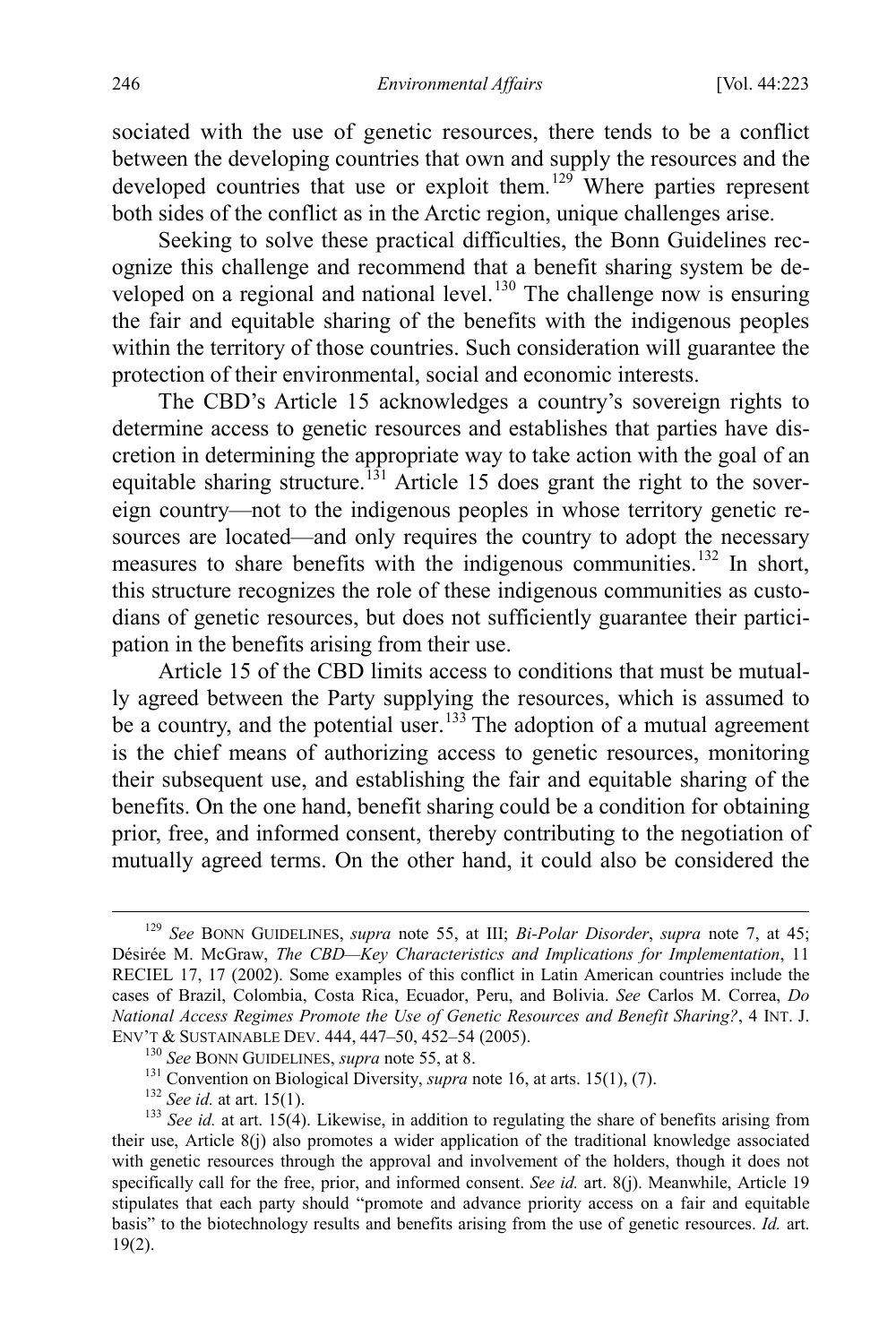end result of the free, prior, and informed consent process, providing definite expression of the mutual agreement given by indigenous peoples on the basis of their own preferences.<sup>[134](#page-25-0)</sup>

## *B. The Nagoya Protocol on Access to Genetic Resources and the Fair and Equitable Sharing of Benefits Arising from Their Utilization*

To complement the benefit sharing provisions in the CBD, the Nagoya Protocol was adopted on October 29, 2010, and came into force on October 12, 2014.<sup>[135](#page-25-1)</sup> Of the five coastal Arctic countries, only Norway, Denmark (on behalf of Greenland), and Sweden have ratified it so far.<sup>[136](#page-25-2)</sup> Canada, the United States, and Russia have yet to even sign it. $137$ 

The Nagoya Protocol aims to increase legal certainty and accountability for those who provide and use genetic resources. To further this goal, the Nagoya Protocol sets out a series of obligations to supplement domestic legislation by defining the genetic resources and the contractual obligations that need to be written in mutually agreed terms.<sup>[138](#page-25-4)</sup> In addition to the requirement to negotiate agreements with indigenous peoples on mutually agreeable terms, the Protocol insists on the need of the prior, free, and in-formed consent of the holders of genetic resources.<sup>[139](#page-25-5)</sup> The Protocol retains the system of prior, free, and informed consent established by the CBD and incorporates a certificate of compliance.<sup>[140](#page-25-6)</sup>

For the first time in a legally binding text, the Nagoya Protocol addresses the connection of benefit sharing for local communities and indige-

<span id="page-25-0"></span> <sup>134</sup> *See* Morgera & Tsioumani, *supra* note [113,](#page-21-5) at 152–53. In particular, the Bonn Guidelines "may serve as inputs when developing and drafting legislative, administrative or policy measures on access and benefit-sharing . . . under mutually agreed terms for access and benefit-sharing." BONN GUIDELINES, *supra* note [55,](#page-11-9) at 1. The Bonn Guidelines should also help parties "in the development of mutually agreed terms to ensure the fair and equitable sharing of benefits." *Id*. at 12. <sup>135</sup> *See* Nagoya Protocol, *supra* note [16,](#page-5-5) at 1.<br><sup>136</sup> *Parties to the Nagoya Protocol*, CONVENTION ON BIOLOGICAL DIVERSITY, https://www.

<span id="page-25-2"></span><span id="page-25-1"></span>cbd.int/abs/nagoya-protocol/signatories/ [https://perma.cc/4BJX-L6JA]. Norway, Denmark, and Sweden ratified the Nagoya Protocol in October 2013, May 2014, and September 2016, respectively. *Id.*<br><sup>137</sup> See id.<br><sup>138</sup> See Nagoya Protocol, *supra* note [16,](#page-5-5) at arts. 2(c), 15, 16, 18.<br><sup>139</sup> See id. at arts. 5(2), 6(2).<br><sup>140</sup> See id. at art 17. This certificate is issued by the national authority of the pr

<span id="page-25-6"></span><span id="page-25-5"></span><span id="page-25-4"></span><span id="page-25-3"></span>once it confirms that its domestic framework allowing access has been complied with, i.e. when previous and informed consent has been obtained and the mutually agreed upon terms have been negotiated, at which point the certificate becomes proof that the genetic resources in question have been acquired legally. *Id.* This national certificate of compliance becomes internationally recognized once the national issuing authority makes it available to the Protocol's Access and Benefitsharing Clearing-house. *Id.* at art. 14, 17(2); *see* Convention on Biological Diversity, *supra* note [16,](#page-5-5) at art. 18(3).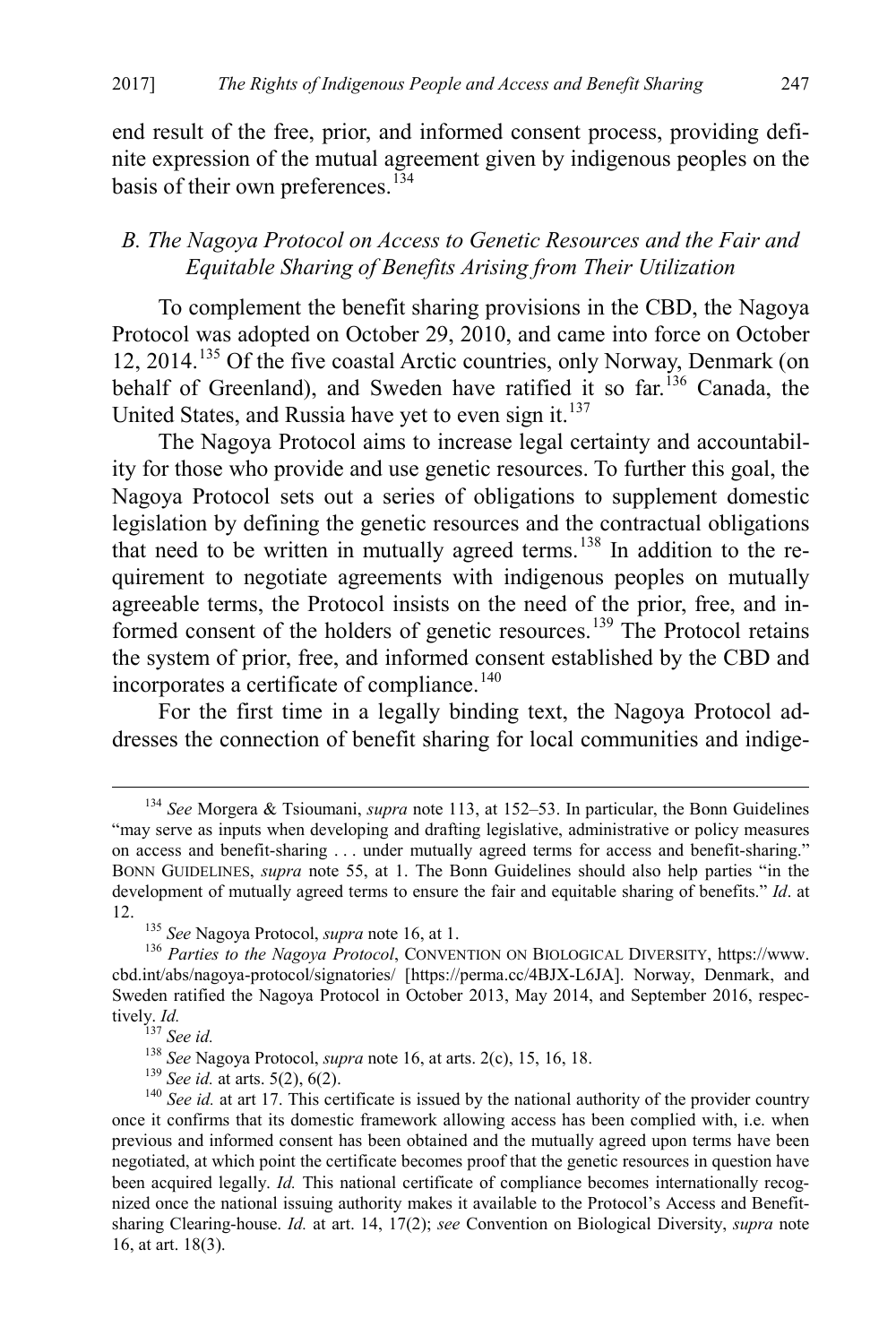nous peoples to prior, free, and informed consent as a condition for granting access to genetic resources. Notably, Article 6 requires each party to obtain prior informed consent from local communities and indigenous peoples in order to access genetic resources "subject to domestic access and benefit sharing legislation or regulatory requirements . . . unless otherwise deter-mined by that Party."<sup>[141](#page-26-0)</sup> Article 6 also distinguishes between the consent from the country and the consent from the local communities and indigenous peoples, establishing the goal of consent of from all parties that pos-sess a right to the resources.<sup>[142](#page-26-1)</sup> Article 7 also extends the consent requirement to the access to traditional knowledge of indigenous peoples, which covers a wide range of fields including the environment and resource use.<sup>[143](#page-26-2)</sup> Some scholars contend, the new consent requirement in the Nagoya Protocol creates a "concept of community" that empowers indigenous peoples to control the resources and benefits and to prevent projects from jeopardizing their lands and resources<sup>[144](#page-26-3)</sup>

Under both Article 6 and 7 of the Nagoya Protocol, the country providing genetic resources shall take measures with the aim of ensuring that the prior informed consent or approval and involvement of indigenous peoples is obtained and it notably also affects the relationship between the indigenous communities and private companies. Articles 15 and 16 both explain that these efforts should be "appropriate, effective and proportionate."<sup> $145$ </sup> Article 12 also requires that countries must work with the indigenous peoples to communicate traditional knowledge to potential users of genetic resources.<sup>[146](#page-26-5)</sup>

In 2014, the Conference of the Parties to the CBD requested the adoption of guidelines on prior, informed consent and the fair and equitable uti-lization of the traditional knowledge of the local indigenous peoples.<sup>[147](#page-26-6)</sup> These guidelines form part of the renewed effort to put into practice some of the elements of the CBD working program on Article 8(j) regarding tra-ditional knowledge.<sup>[148](#page-26-7)</sup> The Conference requested experiential and practical

<span id="page-26-8"></span>

<span id="page-26-3"></span><span id="page-26-2"></span><span id="page-26-1"></span><span id="page-26-0"></span><sup>&</sup>lt;sup>141</sup> Nagoya Protocol, *supra* not[e 16,](#page-5-5) at art. 6(1).<br><sup>142</sup> See id. at art. 6.<br><sup>143</sup> See id. at art. 7.<br><sup>143</sup> MORGERA ET AL., *supra* not[e 91,](#page-17-4) at 148.<br><sup>145</sup> Nagoya Protocol, *supra* note [16,](#page-5-5) at arts. 15, 16. Of course, th addition to the international regulations on the protection of human rights. *See Methodologies Report, supra* note 76, at  $\P$  16.

<span id="page-26-6"></span><span id="page-26-5"></span><span id="page-26-4"></span><sup>&</sup>lt;sup>146</sup> Nagoya Protocol, *supra* not[e 16,](#page-5-5) at art. 12.<br><sup>147</sup> Conference of the Parties to the Convention on Biological Diversity, *Decision Adopted by the Conference of the Parties to the Convention on Biological Diversity*, 8, U.N. Doc. UNEP/ CBD/COP/DEC/XII/12 (Oct. 13, 2014), https://www.cbd.int/doc/decisions/cop-12/cop-12-dec-12-<br>en.pdf [https://perma.cc/53QY-5XQW] [hereinafter CBD Decision].

<span id="page-26-7"></span><sup>&</sup>lt;sup>148</sup> Elisa Morgera, *Towards International Guidelines on Prior Informed Consent and Fair and Equitable Benefit-Sharing from the Use of Traditional Knowledge*, UNIV. OF EDINBURGH: BENE-LEX BLOG (Dec. 9, 2015), http://www.benelexblog.law.ed.ac.uk/2015/12/09/towards-international-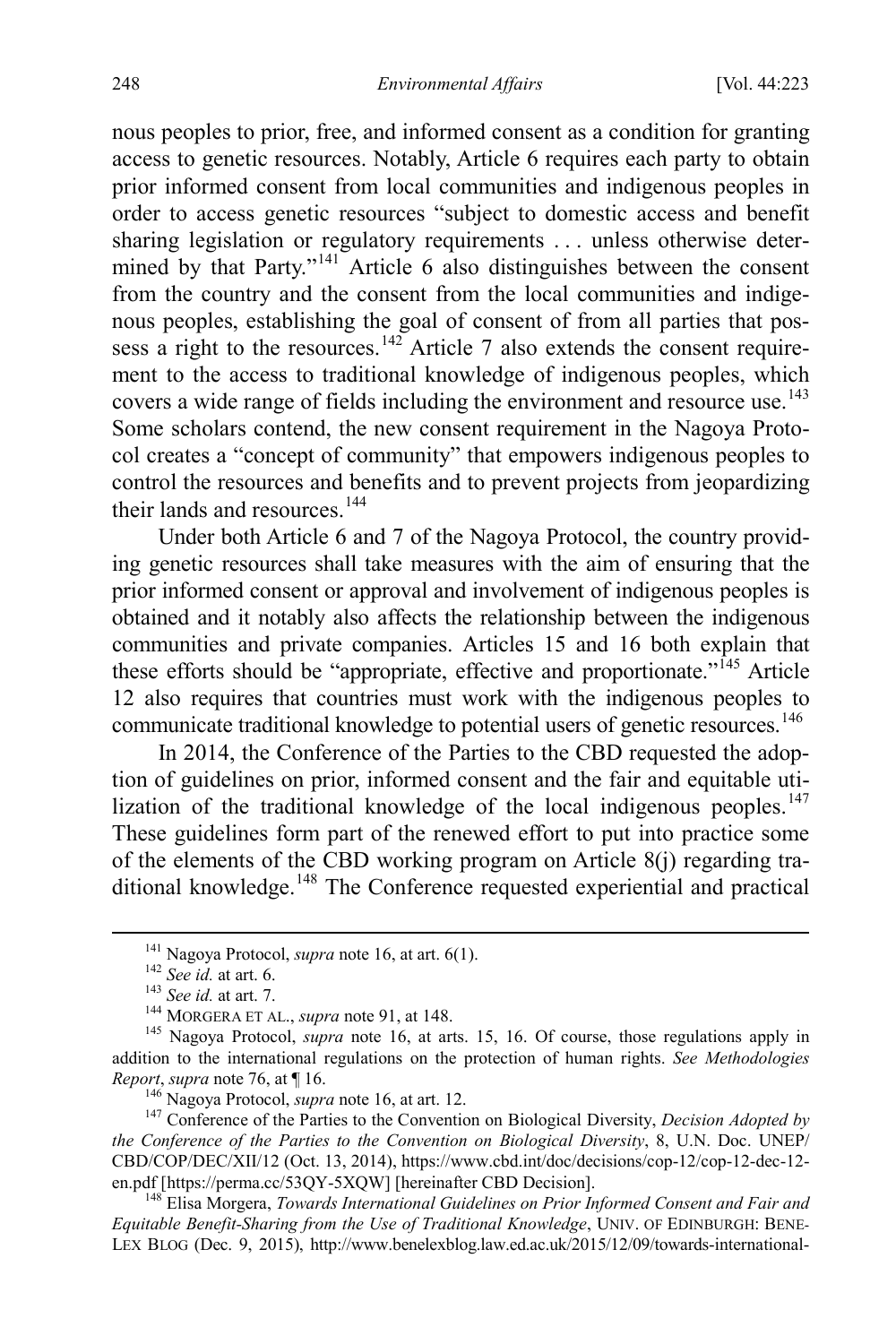information and examples of how to best conduct the process of obtaining free, prior, and informed consent and access to traditional knowledge.<sup>[149](#page-27-2)</sup> Twelve countries and two associations responded to the call, including Canada**,** Finland, Norway, Sweden, and the Saami Parliament. [150](#page-27-3)

The first draft of the guidelines was presented to the CBD Working Group at meeting in Montreal in November 2015.<sup>[151](#page-27-4)</sup> Final guidelines were adopted at the last Conference of the Parties to the CBD in December  $2016$ <sup>[152](#page-27-5)</sup>. The principle of prior informed consent is understood in the voluntary Guidelines as a "*continual* process of building mutually beneficial, *ongoing* arrangements between users and holder of traditional knowledge of indigenous peoples and local communities."[153](#page-27-6)

#### <span id="page-27-1"></span><span id="page-27-0"></span>**CONCLUSION**

With climate change and growing access to the Arctic's natural resources, bio-prospecting is an important development in the use of natural resources, as the increasing number of marine genetic patent claims from

 guidelines-on-prior-informed-consent-and-fair-and-equitable-benefit-sharing-from-the-use-oftraditional-knowledge/ [https://perma.cc/NX44-9PPA]; *see* CBD Decision, *supra* note [147,](#page-26-8) at Annex, pt. II,  $\P$  5.<br><sup>149</sup> Ad Hoc Open-Ended Inter-Sessional Working Group on Article 8(j) and Related Provisions

<span id="page-27-2"></span>of the Convention on Biological Diversity, *Compilation of Views and Information Received on Sub-Tasks (i), (ii), (iii) and (iv) Concerning How Tasks 7, 10 and 12 Could Best Contribute to Work Under the Convention and to the Nagoya Protocol*, U.N. Doc. UNEP/CBD/WG8J/9/INF/1 (July 17, 2015), https://www.cbd.int/doc/meetings/tk/wg8j-09/information/wg8j-09-inf-01-en.pdf [https:// perma.cc/V642-D3FG] [hereinafter *Compilation of Views*]. The submissions were analyzed in November 2015. *See* Ad Hoc Open-Ended Inter-Sessional Working Group on Article 8(j) and Related Provisions of the Convention on Biological Diversity, *A Glossary of Relevant Key Terms and Concepts to Be Used Within the Context of Article 8(j) and Related Provisions*, U.N. Doc. UNEP/CBD/ WG8J/9/2/Add.1 (Sept. 24, 2015), https://www.cbd.int/doc/meetings/tk/wg8j-09/official/wg8j-09- 02-add1-en.pdf [https://perma.cc/69LN-H7A2]. 150 *See Compilation of Views*, *supra* not[e 149,](#page-27-1) ¶ 2. Canada has created the Area Co-Management

<span id="page-27-3"></span>Committees and adopted a global Inuit Impact and Benefit Agreement associated with all of Environment Canada's existing and proposed National Wildlife Areas and Migratory Bird Sanctuaries, 13 of which are linked to the Nunavut Land Claim Agreement. *Id.* at 3–4.<br><sup>151</sup> Ad Hoc Open-Ended Inter-Sessional Working Group on Article 8(j) and Related Provi-

<span id="page-27-4"></span>sions of the Convention on Biological Diversity, *Proposed Guidelines for the Development of Mechanisms, Legislation or Other Appropriate Initiatives to Ensure the Prior Informed Consent or Approval and Involvement of Indigenous Peoples and Local Communities for Accessing Their Knowledge, Innovations and Practices, the Fair and Equitable Sharing of Benefits Arising from the Use and Application of Such Knowledge, Innovations and Practices and for Reporting and Preventing Unauthorized Access to Such Knowledge, Innovations and Practices*, U.N. Doc. UNEP/ CBD/WG8J/9/2 (Sept. 24, 2015), https://www.cbd.int/doc/meetings/tk/wg8j-09/official/wg8j-09-02-

<span id="page-27-6"></span><span id="page-27-5"></span><sup>152</sup> Conference of the Parties to the Convention on Biological Diversity, *Decision Adopted by the Conference of the Parties to the Convention on Biological Diversity*, U.N. Doc. CBD/COP/DEC/XIII/18 (Dec. 17, 2016), https://www.cbd.int/doc/decisions/cop-13/cop-13-dec-18-en.pdf [https://perma.cc/429R-SKLP]. 153 *Id.* Annex, para. 8 (emphasis added).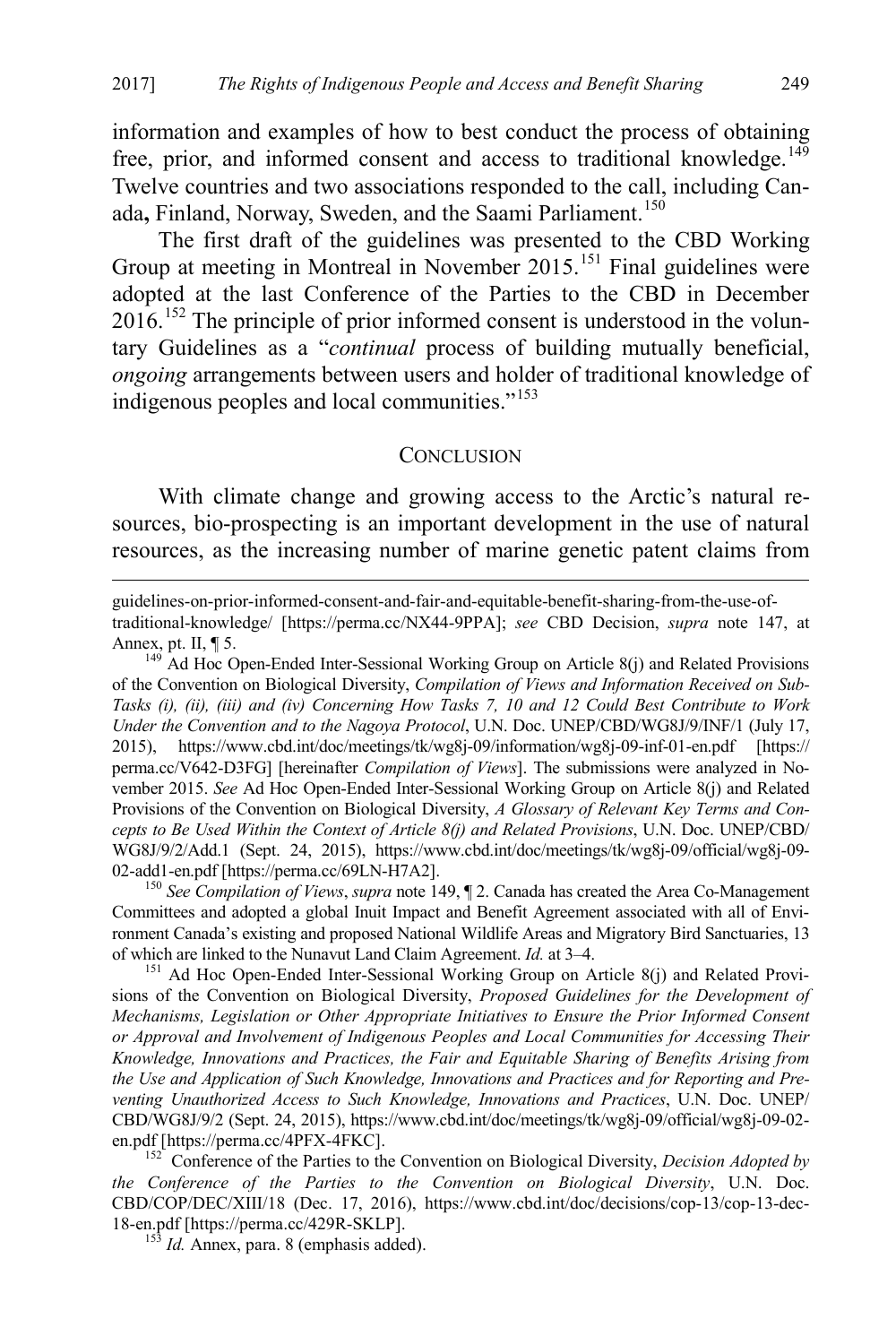the area shows, and also raises an important challenge to international law. While there is growing evidence of scientific and commercial interest in the biotechnology potential of the wild genetic resources of the Arctic region, sustainable use of the resources is fundamental to the welfare of Arctic communities. Arctic indigenous peoples are therefore entitled to be informed of any potential use of these resources, to consent to access, and to share benefits from the exploitation of these marine genetic resources. Although sea and coastal zone management largely remains the responsibility of individual nations, international human rights law entitles these communities who might be affected to claim respect for participatory rights, including taking part in the decision-making procedures.

Bio-prospecting activities, especially when they affect marine genetic resources are currently the subject of extensive discussion in various international forums. Due to an insufficient international legal framework, countries and even non-governmental actors such as corporations, as well as local communities and indigenous peoples, have traditionally lacked a clear policy on the bio-prospecting requirements that should underscore benefit sharing agreements.

At the moment, three main legal international frameworks overlap in the regulation of these activities, especially as far as indigenous peoples are concerned, the law of the sea, human rights law, and biodiversity regulation. This patchwork of legal instruments introduces in several ways—and in spite of the high degree of vagueness of terms—the fundamental principle of free, prior and informed consent and the principle of access and fair and equitable benefit sharing. These instruments mainly affect marine genetic resources under national jurisdiction. Further, they mainly address genetic resources primarily owned by developing countries, even though the developed countries' biotechnology companies do most of the exploitation and use.

The situation presented in this Article is slightly different from the typical one. First, because although most of these resources are found in areas under national jurisdiction, which in the Arctic may be extended due to the continental shelf claims, there is huge potential with respect to the exploitation of resources located beyond national jurisdiction, especially in the Central Arctic Ocean. Second, the situation explored here consists of a relationship between the five Arctic developed countries that exploit marine genetic resources and the Arctic indigenous people, who are supposed to own them.

There is an urgent need to clarify the situation and the nature of bioprospecting activities in the Arctic within the framework of international conventions and the law of the sea and the international tools addressing the rights of participation of Arctic indigenous peoples. International law guarantees the right to consultation and participation as well as the right to free,